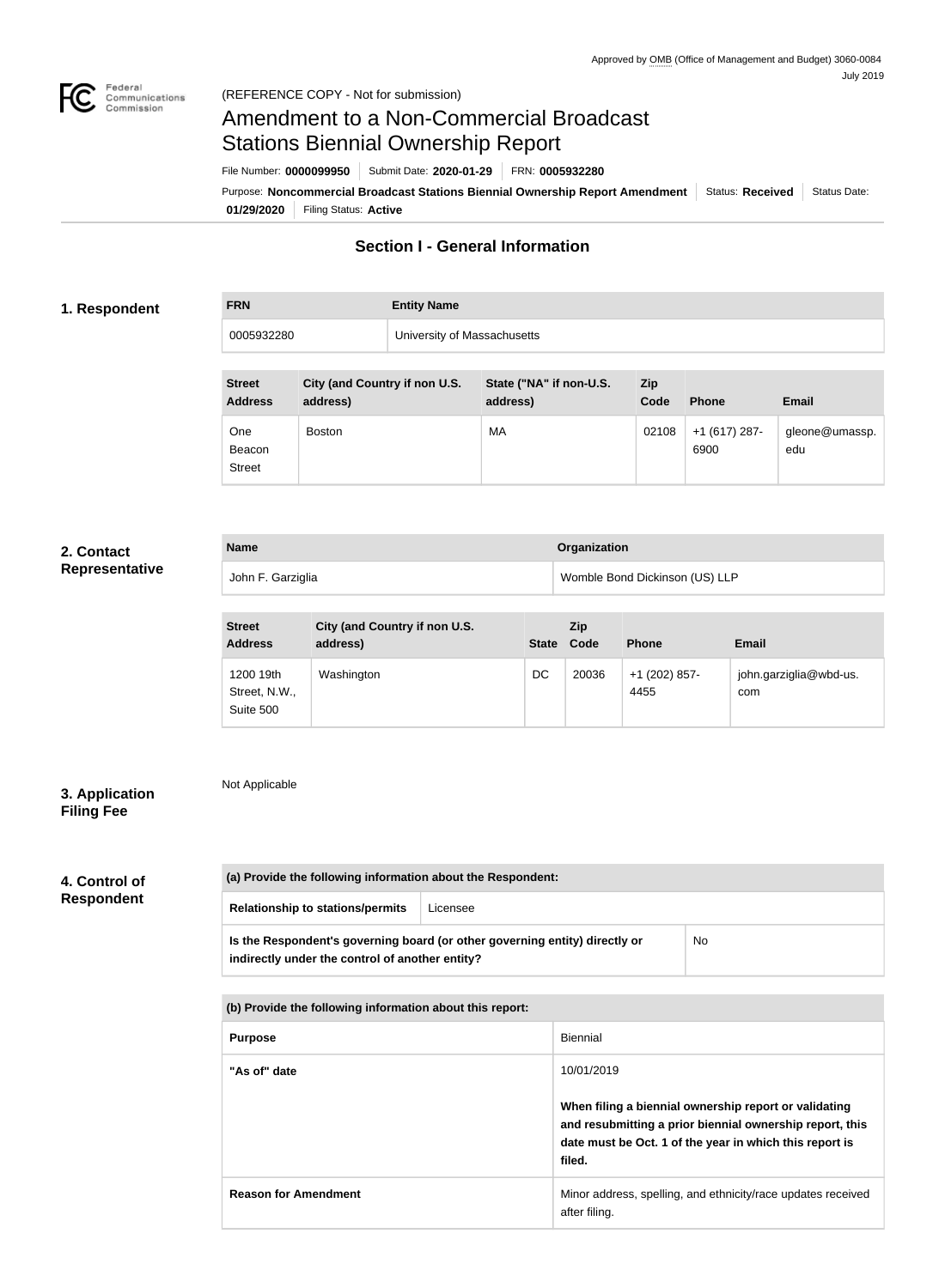### **5. Licensee(s) and Station(s)**

**Respondent is filing this report to cover the following Licensee(s) and station(s):**

| Licensee/Permittee Name     | <b>FRN</b> |
|-----------------------------|------------|
| University of Massachusetts | 0005932280 |

| Fac. ID No. | <b>Call Sign</b> | <b>City</b>        | <b>State</b> | <b>Service</b> |
|-------------|------------------|--------------------|--------------|----------------|
| 8591        | <b>WFPB</b>      | <b>ORLEANS</b>     | MA           | AM             |
| 66578       | WUMB-FM          | <b>BOSTON</b>      | MA           | <b>FM</b>      |
| 69057       | WFPB-FM          | <b>FALMOUTH</b>    | <b>MA</b>    | <b>FM</b>      |
| 69163       | <b>WBPR</b>      | <b>WORCESTER</b>   | MA           | <b>FM</b>      |
| 69184       | <b>WMUA</b>      | <b>AMHERST</b>     | MA           | <b>FM</b>      |
| 69304       | <b>WFCR</b>      | <b>AMHERST</b>     | MA           | <b>FM</b>      |
| 69410       | <b>WUML</b>      | <b>LOWELL</b>      | <b>MA</b>    | <b>FM</b>      |
| 93889       | <b>WNEF</b>      | <b>NEWBURYPORT</b> | MA           | <b>FM</b>      |
| 122278      | <b>WUMT</b>      | <b>MARSHFIELD</b>  | MA           | <b>FM</b>      |
| 122279      | <b>WUMG</b>      | <b>STOW</b>        | MA           | <b>FM</b>      |
| 174551      | <b>WUMV</b>      | <b>MILFORD</b>     | <b>NH</b>    | <b>FM</b>      |
| 174558      | <b>WUMZ</b>      | <b>GLOUCESTER</b>  | MA           | <b>FM</b>      |

## **Section II – Biennial Ownership Information**

**1. 47 C.F.R. Section 73.3613 Documents**

Licensee Respondents that hold authorizations for one or more full power television, AM, and/or FM stations should list all contracts and other instruments set forth in 47 C.F.R. Section 73.3613(a) through (c) for the facility or facilities listed on this report. If the agreement is a network affiliation agreement, check the appropriate box. Otherwise, select "Other." Non-Licensee Respondents should select "Not Applicable" in response to this question.

Not Applicable.

**2. Ownership Interests**

**(a)** Ownership Interests. This Question requires Respondents to enter detailed information about ownership interests by generating a series of subforms. Answer each question on each subform. The first subform listing should be for the Respondent itself. If the Respondent is not a natural person, also list each of the officers, members of the governing board (or other governing entity), stockholders, and any other persons or entities with a direct attributable interest in the Respondent pursuant to the standards set forth in 47 C.F.R. Section 73.3555. (A "direct" interest is one that is not held through any intervening companies or entities.) List each interest holder with a direct attributable interest in the Respondent separately.

Leave the percentage of total assets (Equity Debt Plus) field blank for an interest holder unless that interest holder has an attributable interest in the Respondent solely on the basis of the Commission's Equity Debt Plus attribution standard, 47 C.F.R. Section 73.3555, Note 2(i).

In the case of vertical or indirect ownership structures, list only those interests in the Respondent that also represent an attributable interest in the Licensee(s) for which the report is being submitted.

Entities that are part of an organizational structure that includes holding companies or other forms of indirect ownership must file separate ownership reports. In such a structure do not report, or file a separate report for, any interest holder that does not have an attributable interest in the Licensee(s) for which the report is being submitted.

Please see the Instructions for further detail concerning interests that must be reported in response to this question.

The Respondent must provide an FCC Registration Number for each interest holder reported in response to this question. Please see the Instructions for detailed information and guidance concerning this requirement.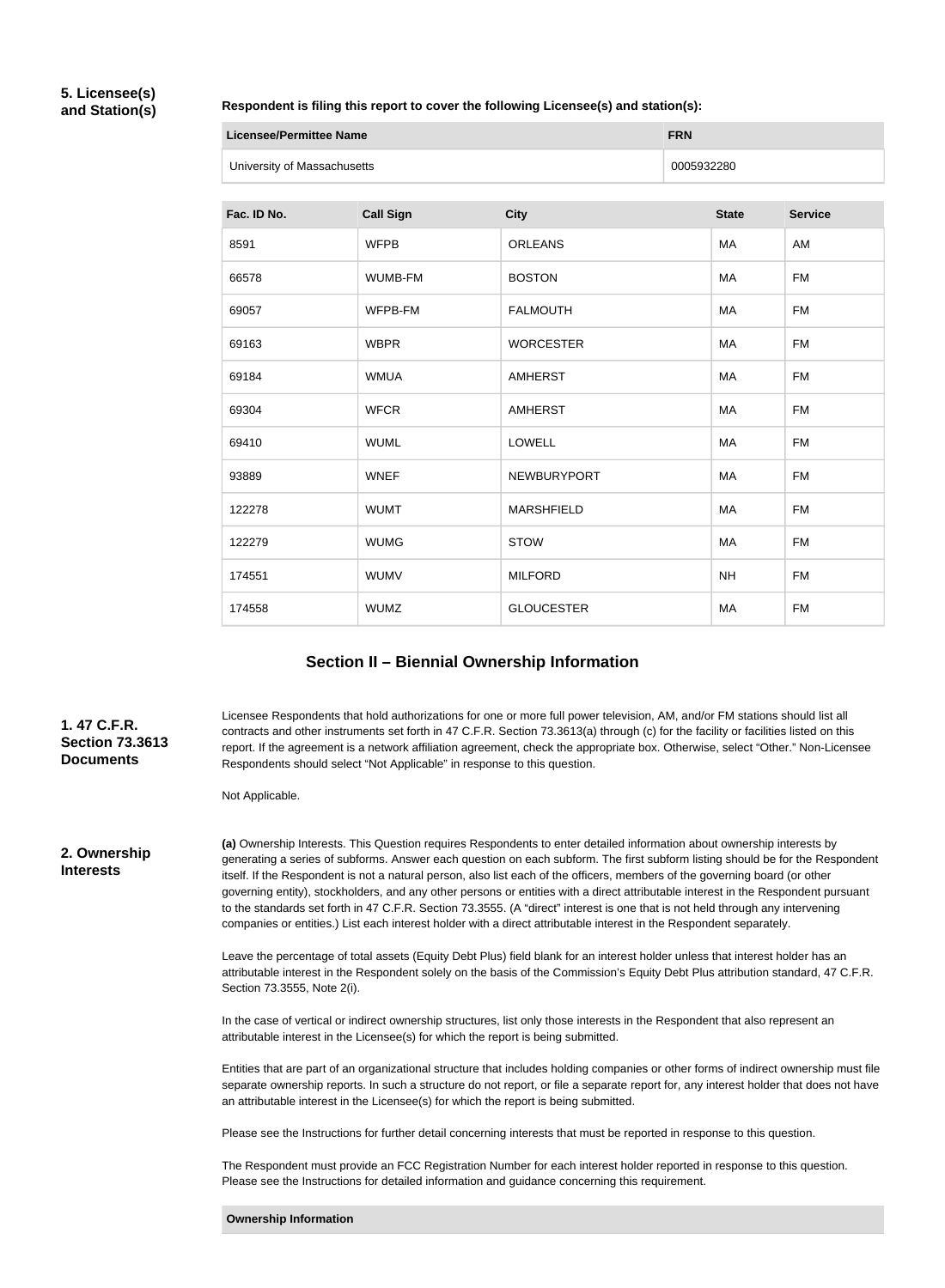| <b>FRN</b>                                                                                                                       | 0005932280                                              |                      |  |
|----------------------------------------------------------------------------------------------------------------------------------|---------------------------------------------------------|----------------------|--|
| <b>Entity Name</b>                                                                                                               | University of Massachusetts                             |                      |  |
| <b>Address</b>                                                                                                                   | PO Box                                                  |                      |  |
|                                                                                                                                  | <b>Street 1</b>                                         | One Beacon Street    |  |
|                                                                                                                                  | <b>Street 2</b>                                         |                      |  |
|                                                                                                                                  | <b>City</b>                                             | <b>Boston</b>        |  |
|                                                                                                                                  | State ("NA" if non-U.S.<br>address)                     | MA                   |  |
|                                                                                                                                  | <b>Zip/Postal Code</b>                                  | 02108                |  |
|                                                                                                                                  | Country (if non-U.S.<br>address)                        | <b>United States</b> |  |
| <b>Listing Type</b>                                                                                                              | Respondent                                              |                      |  |
| <b>Positional Interests</b><br>(check all that apply)                                                                            | Respondent                                              |                      |  |
| <b>Tribal Nation or Tribal</b><br><b>Entity</b>                                                                                  | Interest holder is not a Tribal nation or Tribal entity |                      |  |
| <b>Interest Percentages</b>                                                                                                      | <b>Voting</b>                                           | 0.0%                 |  |
| (enter percentage values<br>from 0.0 to 100.0)                                                                                   | <b>Equity</b>                                           | 0.0%                 |  |
|                                                                                                                                  | <b>Total assets (Equity Debt</b><br>Plus)               | 0.0%                 |  |
| Does interest holder have an attributable interest in one or more broadcast stations<br>No<br>that do not appear on this report? |                                                         |                      |  |

# **FRN** 9990128827 **Name Zunilka M. Barrett Address PO Box Street 1** One Beacon Street **Street 2 City** Boston **State ("NA" if non-U.S. address)** MA **Zip/Postal Code** 02108 **Country (if non-U.S. address)** United States **Listing Type Other Interest Holder Positional Interests** (check all that apply) Other - Secretary to the Board of Trustees **Principal Profession or Occupation** Secretary to the Board of Trustees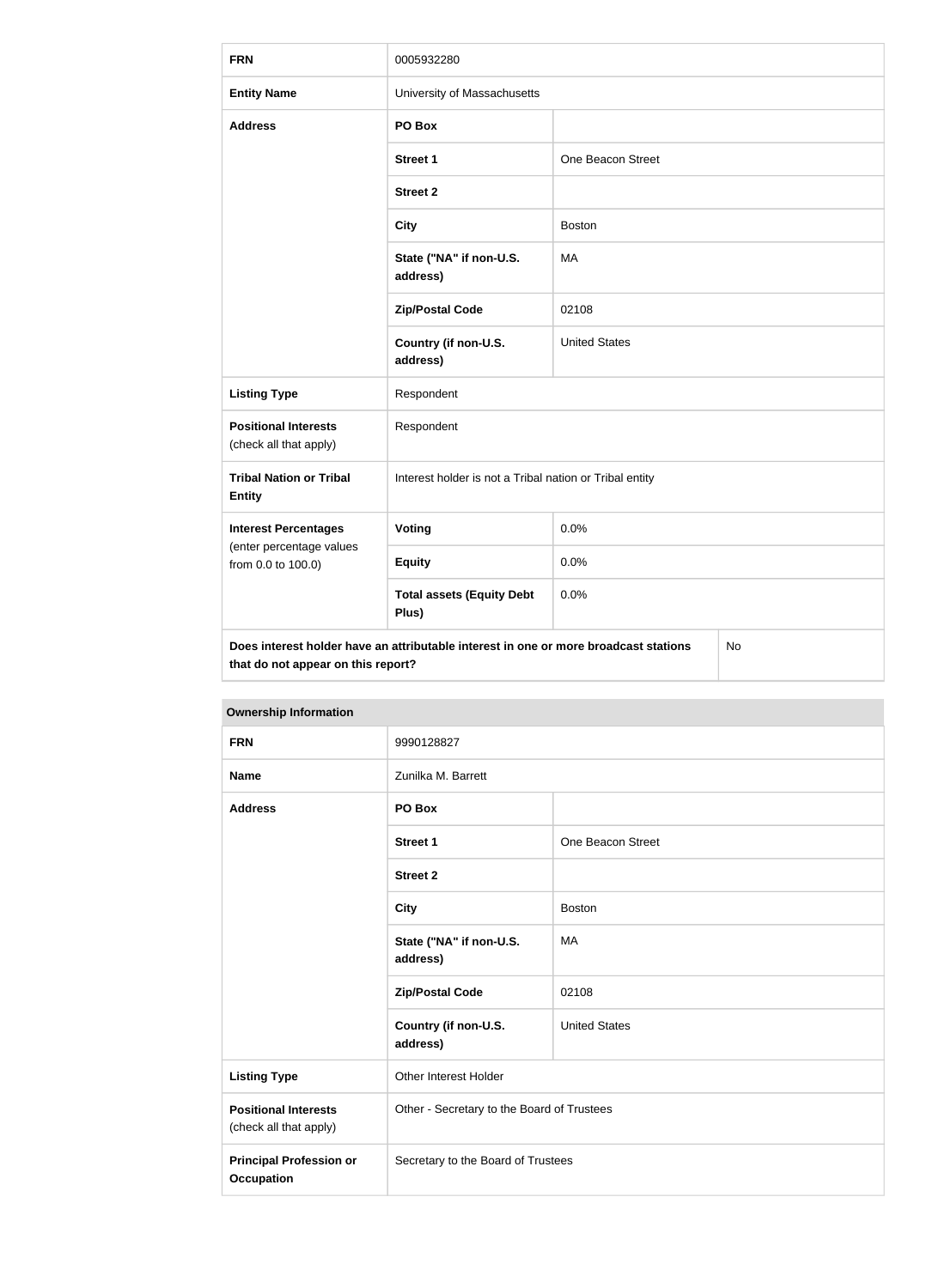| By Whom Appointed or<br><b>Elected</b>                                                                                           | <b>Board of Trustees</b>                  |                                  |  |
|----------------------------------------------------------------------------------------------------------------------------------|-------------------------------------------|----------------------------------|--|
| Citizenship, Gender,                                                                                                             | <b>Citizenship</b>                        | <b>US</b>                        |  |
| <b>Ethnicity, and Race</b><br><b>Information (Natural</b>                                                                        | <b>Gender</b>                             | Female                           |  |
| <b>Persons Only)</b>                                                                                                             | <b>Ethnicity</b>                          | Hispanic or Latino               |  |
|                                                                                                                                  | Race                                      | <b>Black or African American</b> |  |
| <b>Interest Percentages</b>                                                                                                      | Voting                                    | $0.0\%$                          |  |
| (enter percentage values<br>from 0.0 to 100.0)                                                                                   | <b>Equity</b>                             | 0.0%                             |  |
|                                                                                                                                  | <b>Total assets (Equity Debt</b><br>Plus) | 0.0%                             |  |
| Does interest holder have an attributable interest in one or more broadcast stations<br>No<br>that do not appear on this report? |                                           |                                  |  |

| ווטוואווויטווון קוווטוטווטו                               |                                                       |                        |  |  |
|-----------------------------------------------------------|-------------------------------------------------------|------------------------|--|--|
| <b>FRN</b>                                                | 9990129779                                            |                        |  |  |
| <b>Name</b>                                               | Mary L. Burns                                         |                        |  |  |
| <b>Address</b>                                            | PO Box                                                |                        |  |  |
|                                                           | <b>Street 1</b>                                       | One Beacon Street      |  |  |
|                                                           | <b>Street 2</b>                                       |                        |  |  |
|                                                           | <b>City</b>                                           | <b>Boston</b>          |  |  |
|                                                           | State ("NA" if non-U.S.<br>address)                   | MA                     |  |  |
|                                                           | <b>Zip/Postal Code</b>                                | 02108                  |  |  |
|                                                           | Country (if non-U.S.<br>address)                      | <b>United States</b>   |  |  |
| <b>Listing Type</b>                                       | Other Interest Holder                                 |                        |  |  |
| <b>Positional Interests</b><br>(check all that apply)     | Member of Governing Board (or other governing entity) |                        |  |  |
| <b>Principal Profession or</b><br><b>Occupation</b>       | Principal Splash Media Group Boston, LLC              |                        |  |  |
| By Whom Appointed or<br><b>Elected</b>                    | Appointed by Governor                                 |                        |  |  |
| Citizenship, Gender,                                      | <b>Citizenship</b>                                    | US                     |  |  |
| <b>Ethnicity, and Race</b><br><b>Information (Natural</b> | Gender                                                | Female                 |  |  |
| <b>Persons Only)</b>                                      | <b>Ethnicity</b>                                      | Not Hispanic or Latino |  |  |
|                                                           | Race                                                  | White                  |  |  |
| <b>Interest Percentages</b>                               | Voting                                                | 0.0%                   |  |  |
| (enter percentage values<br>from 0.0 to 100.0)            | <b>Equity</b>                                         | 0.0%                   |  |  |
|                                                           | <b>Total assets (Equity Debt</b><br>Plus)             | 0.0%                   |  |  |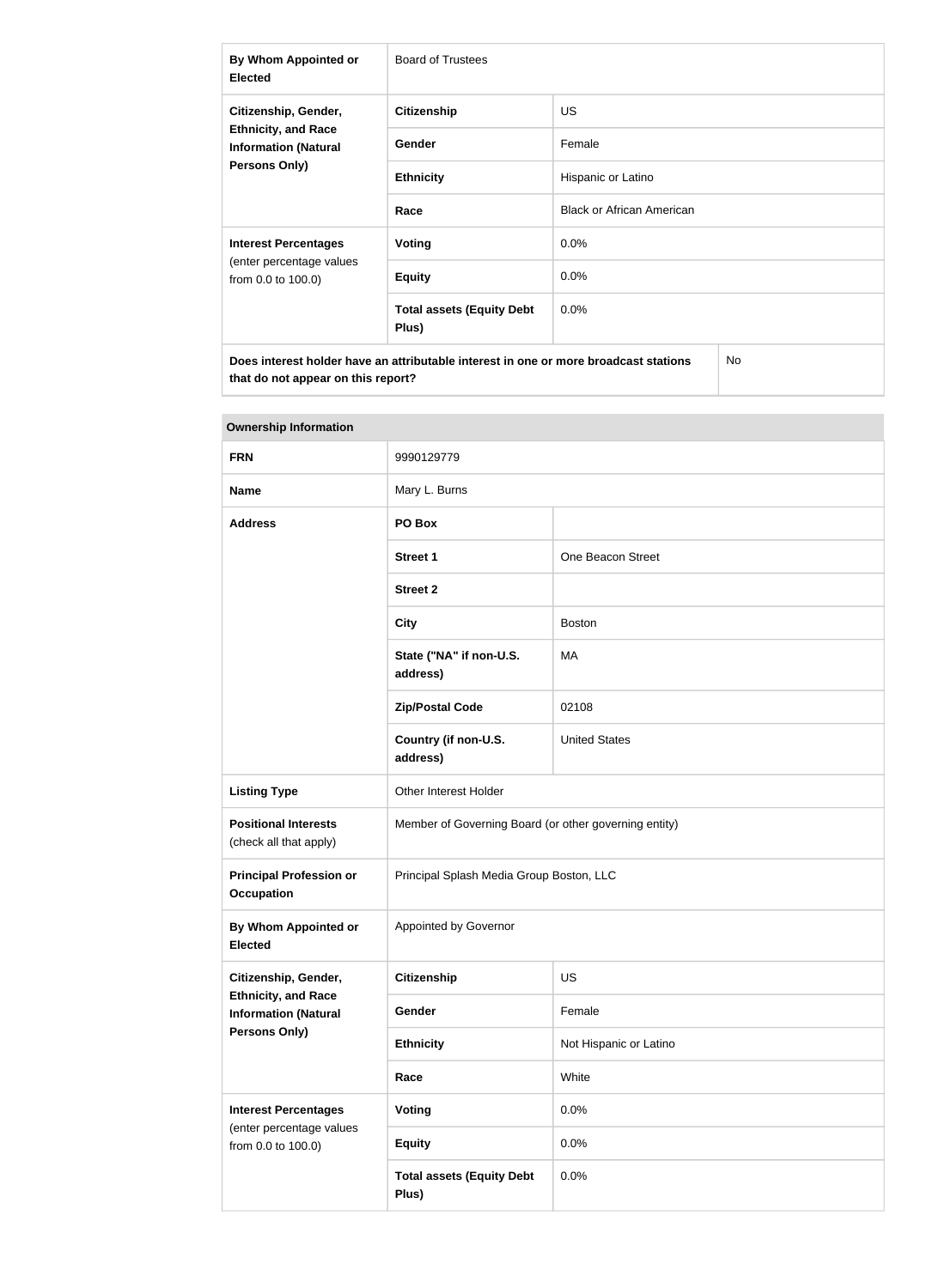**Does interest holder have an attributable interest in one or more broadcast stations that do not appear on this report?**

No

| <b>Ownership Information</b>                              |                                                                                      |                                  |  |  |
|-----------------------------------------------------------|--------------------------------------------------------------------------------------|----------------------------------|--|--|
| <b>FRN</b>                                                | 9990129938                                                                           |                                  |  |  |
| <b>Name</b>                                               | Michael F. Collins, MD.                                                              |                                  |  |  |
| <b>Address</b>                                            | PO Box                                                                               |                                  |  |  |
|                                                           | <b>Street 1</b>                                                                      | One Beacon Street                |  |  |
|                                                           | <b>Street 2</b>                                                                      |                                  |  |  |
|                                                           | <b>City</b>                                                                          | <b>Boston</b>                    |  |  |
|                                                           | State ("NA" if non-U.S.<br>address)                                                  | MA                               |  |  |
|                                                           | <b>Zip/Postal Code</b>                                                               | 02108                            |  |  |
|                                                           | Country (if non-U.S.<br>address)                                                     | <b>United States</b>             |  |  |
| <b>Listing Type</b>                                       | Other Interest Holder                                                                |                                  |  |  |
| <b>Positional Interests</b><br>(check all that apply)     | Other - Chancellor                                                                   |                                  |  |  |
| <b>Principal Profession or</b><br><b>Occupation</b>       |                                                                                      | Chancellor, UMass Medical School |  |  |
| By Whom Appointed or<br><b>Elected</b>                    | <b>Board of Trustees</b>                                                             |                                  |  |  |
| Citizenship, Gender,                                      | Citizenship                                                                          | US                               |  |  |
| <b>Ethnicity, and Race</b><br><b>Information (Natural</b> | Gender                                                                               | Male                             |  |  |
| <b>Persons Only)</b>                                      | <b>Ethnicity</b>                                                                     | Not Hispanic or Latino           |  |  |
|                                                           | Race                                                                                 | White                            |  |  |
| <b>Interest Percentages</b>                               | <b>Voting</b>                                                                        | 0.0%                             |  |  |
| (enter percentage values<br>from 0.0 to 100.0)            | <b>Equity</b>                                                                        | 0.0%                             |  |  |
|                                                           | <b>Total assets (Equity Debt</b><br>Plus)                                            | 0.0%                             |  |  |
| that do not appear on this report?                        | Does interest holder have an attributable interest in one or more broadcast stations | No                               |  |  |

| <b>FRN</b>     | 9990128801      |                   |  |
|----------------|-----------------|-------------------|--|
| Name           | Robert Epstein  |                   |  |
| <b>Address</b> | <b>PO Box</b>   |                   |  |
|                | <b>Street 1</b> | One Beacon Street |  |
|                | <b>Street 2</b> |                   |  |
|                | <b>City</b>     | <b>Boston</b>     |  |
|                |                 |                   |  |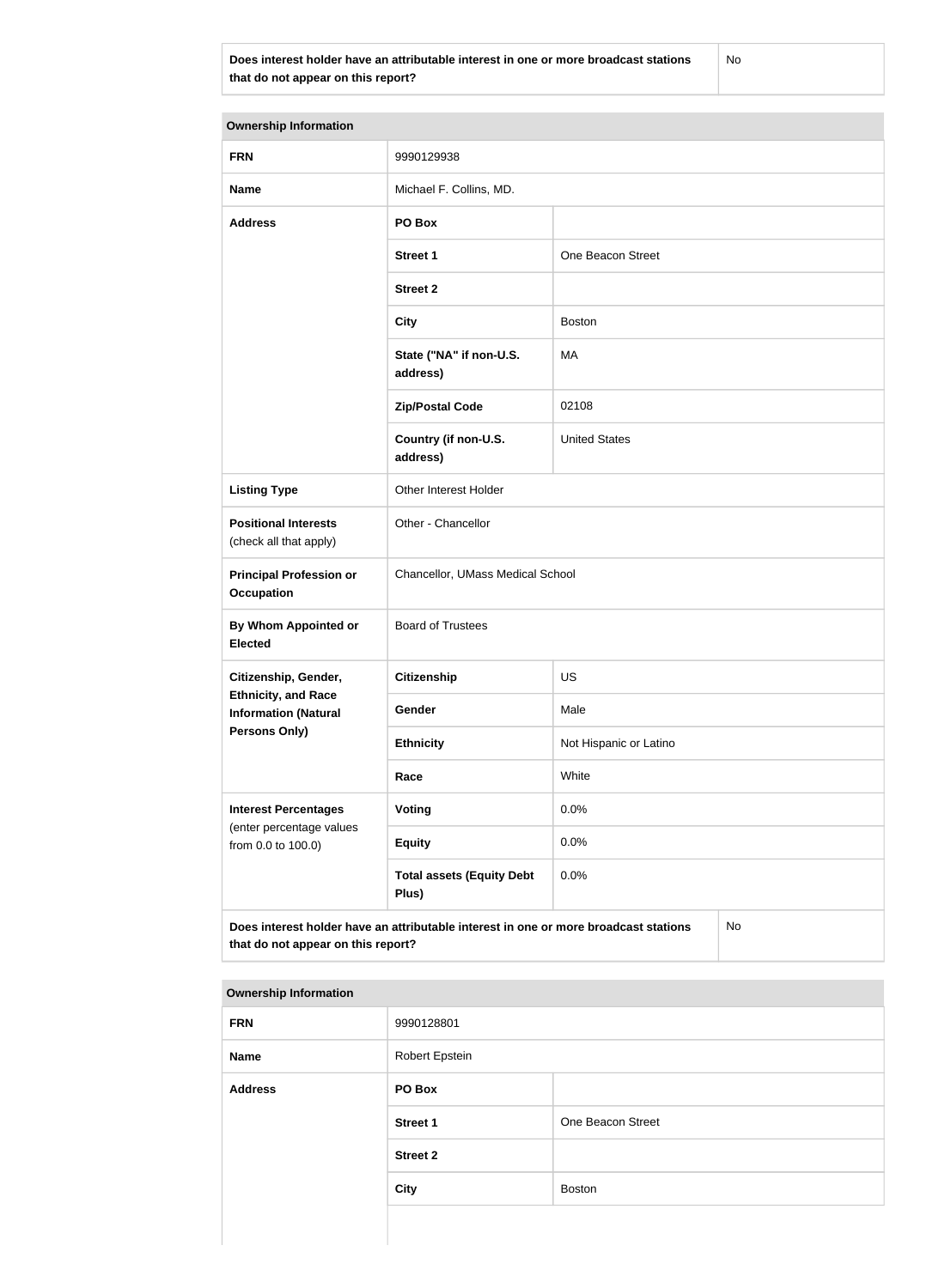|                                                           | State ("NA" if non-U.S.<br>address)                                                                                               | MA                     |  |  |
|-----------------------------------------------------------|-----------------------------------------------------------------------------------------------------------------------------------|------------------------|--|--|
|                                                           | <b>Zip/Postal Code</b>                                                                                                            | 02108                  |  |  |
|                                                           | Country (if non-U.S.<br>address)                                                                                                  | <b>United States</b>   |  |  |
| <b>Listing Type</b>                                       | Other Interest Holder                                                                                                             |                        |  |  |
| <b>Positional Interests</b><br>(check all that apply)     | Member of Governing Board (or other governing entity)                                                                             |                        |  |  |
| <b>Principal Profession or</b><br><b>Occupation</b>       | President and CEO Horizon Beverage Group                                                                                          |                        |  |  |
| By Whom Appointed or<br><b>Elected</b>                    | Appointed by Governor                                                                                                             |                        |  |  |
| Citizenship, Gender,                                      | <b>Citizenship</b>                                                                                                                | <b>US</b>              |  |  |
| <b>Ethnicity, and Race</b><br><b>Information (Natural</b> | Gender                                                                                                                            | Male                   |  |  |
| <b>Persons Only)</b>                                      | <b>Ethnicity</b>                                                                                                                  | Not Hispanic or Latino |  |  |
|                                                           | Race                                                                                                                              | White                  |  |  |
| <b>Interest Percentages</b>                               | Voting                                                                                                                            | 0.0%                   |  |  |
| (enter percentage values<br>from 0.0 to 100.0)            | <b>Equity</b>                                                                                                                     | 0.0%                   |  |  |
|                                                           | <b>Total assets (Equity Debt</b><br>Plus)                                                                                         | 0.0%                   |  |  |
|                                                           | Does interest holder have an attributable interest in one or more broadcast stations<br>No.<br>that do not appear on this report? |                        |  |  |

| <b>FRN</b>                                            | 9990128775                                            |                      |
|-------------------------------------------------------|-------------------------------------------------------|----------------------|
| <b>Name</b>                                           | Maria D. Furman                                       |                      |
| <b>Address</b>                                        | PO Box                                                |                      |
|                                                       | <b>Street 1</b>                                       | One Beacon Street    |
|                                                       | <b>Street 2</b>                                       |                      |
|                                                       | <b>City</b>                                           | <b>Boston</b>        |
|                                                       | State ("NA" if non-U.S.<br>address)                   | <b>MA</b>            |
|                                                       | <b>Zip/Postal Code</b>                                | 02108                |
|                                                       | Country (if non-U.S.<br>address)                      | <b>United States</b> |
| <b>Listing Type</b>                                   | Other Interest Holder                                 |                      |
| <b>Positional Interests</b><br>(check all that apply) | Member of Governing Board (or other governing entity) |                      |
| <b>Principal Profession or</b><br><b>Occupation</b>   | Chair, Audit Committee                                |                      |
| <b>By Whom Appointed or</b><br><b>Elected</b>         | Appointed by Governor                                 |                      |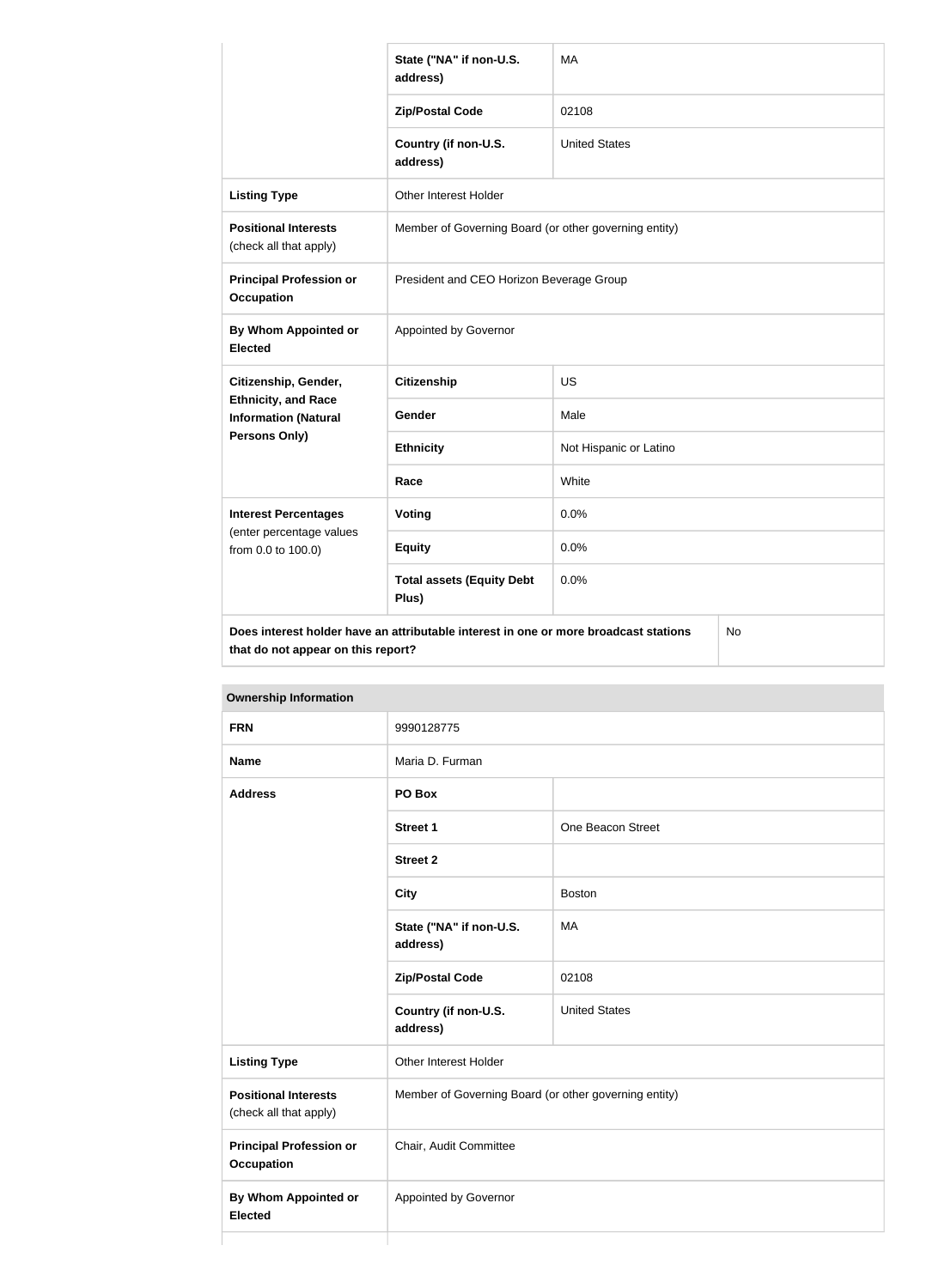| Citizenship, Gender,<br><b>Ethnicity, and Race</b><br><b>Information (Natural</b><br>Persons Only)                         | <b>Citizenship</b>                        | <b>US</b>              |
|----------------------------------------------------------------------------------------------------------------------------|-------------------------------------------|------------------------|
|                                                                                                                            | <b>Gender</b>                             | Female                 |
|                                                                                                                            | <b>Ethnicity</b>                          | Not Hispanic or Latino |
|                                                                                                                            | Race                                      | White                  |
| <b>Interest Percentages</b><br>(enter percentage values<br>from 0.0 to 100.0)                                              | Voting                                    | $0.0\%$                |
|                                                                                                                            | <b>Equity</b>                             | $0.0\%$                |
|                                                                                                                            | <b>Total assets (Equity Debt</b><br>Plus) | $0.0\%$                |
| Does interest holder have an attributable interest in one or more broadcast stations<br>that do not appear on this report? |                                           | No.                    |

| <b>FRN</b>                                                                                                                       | 9990129909                                |                                  |  |
|----------------------------------------------------------------------------------------------------------------------------------|-------------------------------------------|----------------------------------|--|
| <b>Name</b>                                                                                                                      | Robert E. Johnson, PhD.                   |                                  |  |
| <b>Address</b>                                                                                                                   | PO Box                                    |                                  |  |
|                                                                                                                                  | <b>Street 1</b>                           | One Beacon Street                |  |
|                                                                                                                                  | <b>Street 2</b>                           |                                  |  |
|                                                                                                                                  | <b>City</b>                               | <b>Boston</b>                    |  |
|                                                                                                                                  | State ("NA" if non-U.S.<br>address)       | MA                               |  |
|                                                                                                                                  | <b>Zip/Postal Code</b>                    | 02108                            |  |
|                                                                                                                                  | Country (if non-U.S.<br>address)          | <b>United States</b>             |  |
| <b>Listing Type</b>                                                                                                              | Other Interest Holder                     |                                  |  |
| <b>Positional Interests</b><br>(check all that apply)                                                                            | Other - Chancellor                        |                                  |  |
| <b>Principal Profession or</b><br><b>Occupation</b>                                                                              | Chancellor, UMass Dartmouth               |                                  |  |
| By Whom Appointed or<br><b>Elected</b>                                                                                           | <b>Board of Trustees</b>                  |                                  |  |
| Citizenship, Gender,                                                                                                             | Citizenship                               | US                               |  |
| <b>Ethnicity, and Race</b><br><b>Information (Natural</b>                                                                        | Gender                                    | Male                             |  |
| Persons Only)                                                                                                                    | <b>Ethnicity</b>                          | Not Hispanic or Latino           |  |
|                                                                                                                                  | Race                                      | <b>Black or African American</b> |  |
| <b>Interest Percentages</b><br>(enter percentage values<br>from 0.0 to 100.0)                                                    | <b>Voting</b>                             | 0.0%                             |  |
|                                                                                                                                  | <b>Equity</b>                             | 0.0%                             |  |
|                                                                                                                                  | <b>Total assets (Equity Debt</b><br>Plus) | 0.0%                             |  |
| Does interest holder have an attributable interest in one or more broadcast stations<br>No<br>that do not appear on this report? |                                           |                                  |  |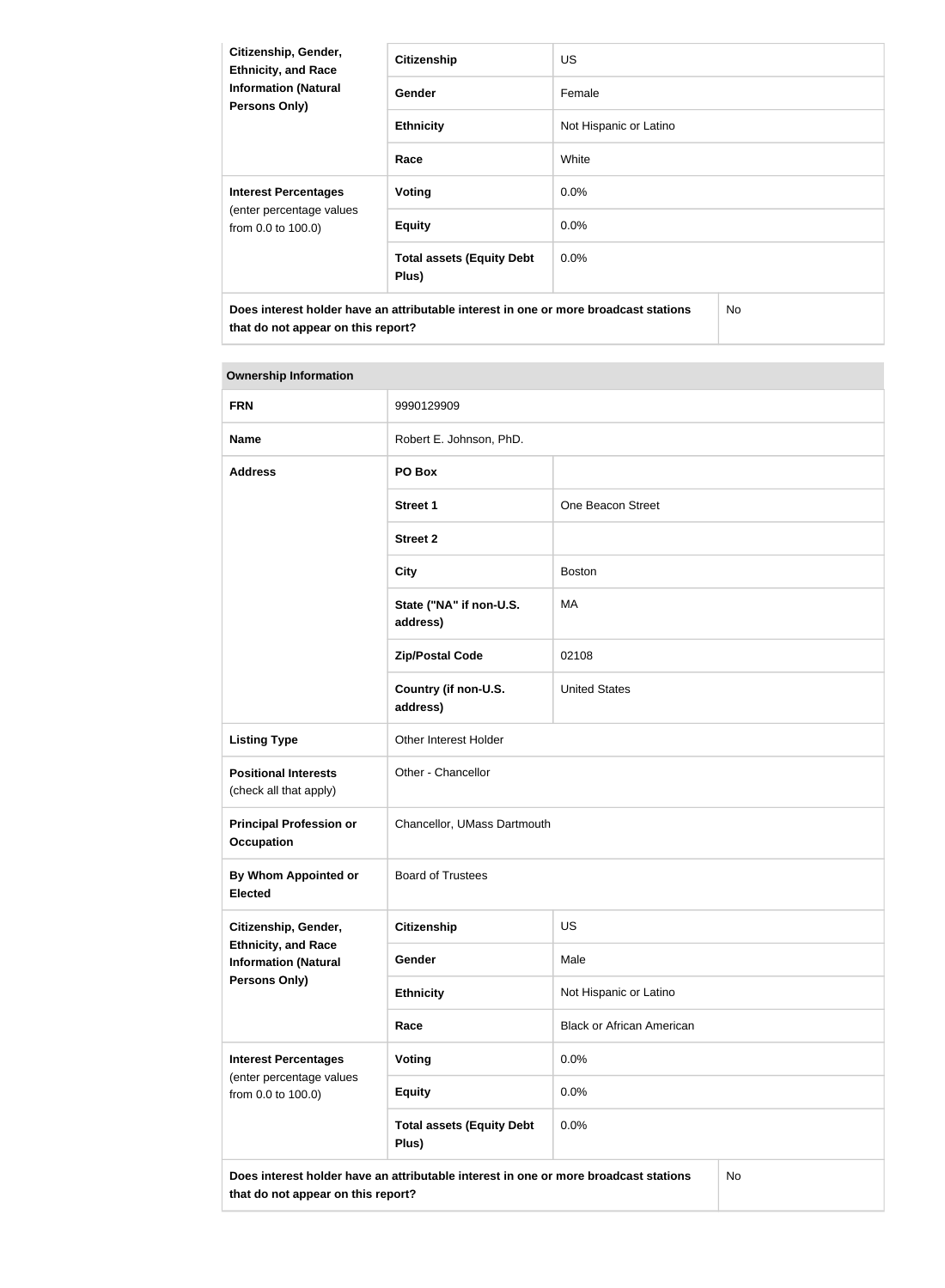| <b>Ownership Information</b>                                                                                                            |                                                        |                        |  |
|-----------------------------------------------------------------------------------------------------------------------------------------|--------------------------------------------------------|------------------------|--|
| <b>FRN</b>                                                                                                                              | 9990128761                                             |                        |  |
| <b>Name</b>                                                                                                                             | Robert J. Manning                                      |                        |  |
| <b>Address</b>                                                                                                                          | PO Box                                                 |                        |  |
|                                                                                                                                         | <b>Street 1</b>                                        | One Beacon Street      |  |
|                                                                                                                                         | <b>Street 2</b>                                        |                        |  |
|                                                                                                                                         | <b>City</b>                                            | <b>Boston</b>          |  |
|                                                                                                                                         | State ("NA" if non-U.S.<br>address)                    | MA                     |  |
|                                                                                                                                         | <b>Zip/Postal Code</b>                                 | 02108                  |  |
|                                                                                                                                         | Country (if non-U.S.<br>address)                       | <b>United States</b>   |  |
| <b>Listing Type</b>                                                                                                                     | Other Interest Holder                                  |                        |  |
| <b>Positional Interests</b><br>(check all that apply)                                                                                   | Member of Governing Board (or other governing entity)  |                        |  |
| <b>Principal Profession or</b><br><b>Occupation</b>                                                                                     | Chair, Compensation Committee and Governance Committee |                        |  |
| By Whom Appointed or<br><b>Elected</b>                                                                                                  | Appointed by Governor                                  |                        |  |
| Citizenship, Gender,                                                                                                                    | <b>Citizenship</b>                                     | <b>US</b>              |  |
| <b>Ethnicity, and Race</b><br><b>Information (Natural</b>                                                                               | <b>Gender</b>                                          | Male                   |  |
| Persons Only)                                                                                                                           | <b>Ethnicity</b>                                       | Not Hispanic or Latino |  |
|                                                                                                                                         | Race                                                   | White                  |  |
| <b>Interest Percentages</b>                                                                                                             | Voting                                                 | 0.0%                   |  |
| (enter percentage values<br>from 0.0 to 100.0)                                                                                          | <b>Equity</b>                                          | 0.0%                   |  |
|                                                                                                                                         | <b>Total assets (Equity Debt</b><br>Plus)              | 0.0%                   |  |
| Does interest holder have an attributable interest in one or more broadcast stations<br><b>No</b><br>that do not appear on this report? |                                                        |                        |  |

| <b>FRN</b>     | 9990129934                          |                   |  |
|----------------|-------------------------------------|-------------------|--|
| <b>Name</b>    | Martin T. Meehan                    |                   |  |
| <b>Address</b> | PO Box                              |                   |  |
|                | <b>Street 1</b>                     | One Beacon Street |  |
|                | <b>Street 2</b>                     |                   |  |
|                | <b>City</b>                         | <b>Boston</b>     |  |
|                | State ("NA" if non-U.S.<br>address) | MA                |  |
|                | <b>Zip/Postal Code</b>              | 02108             |  |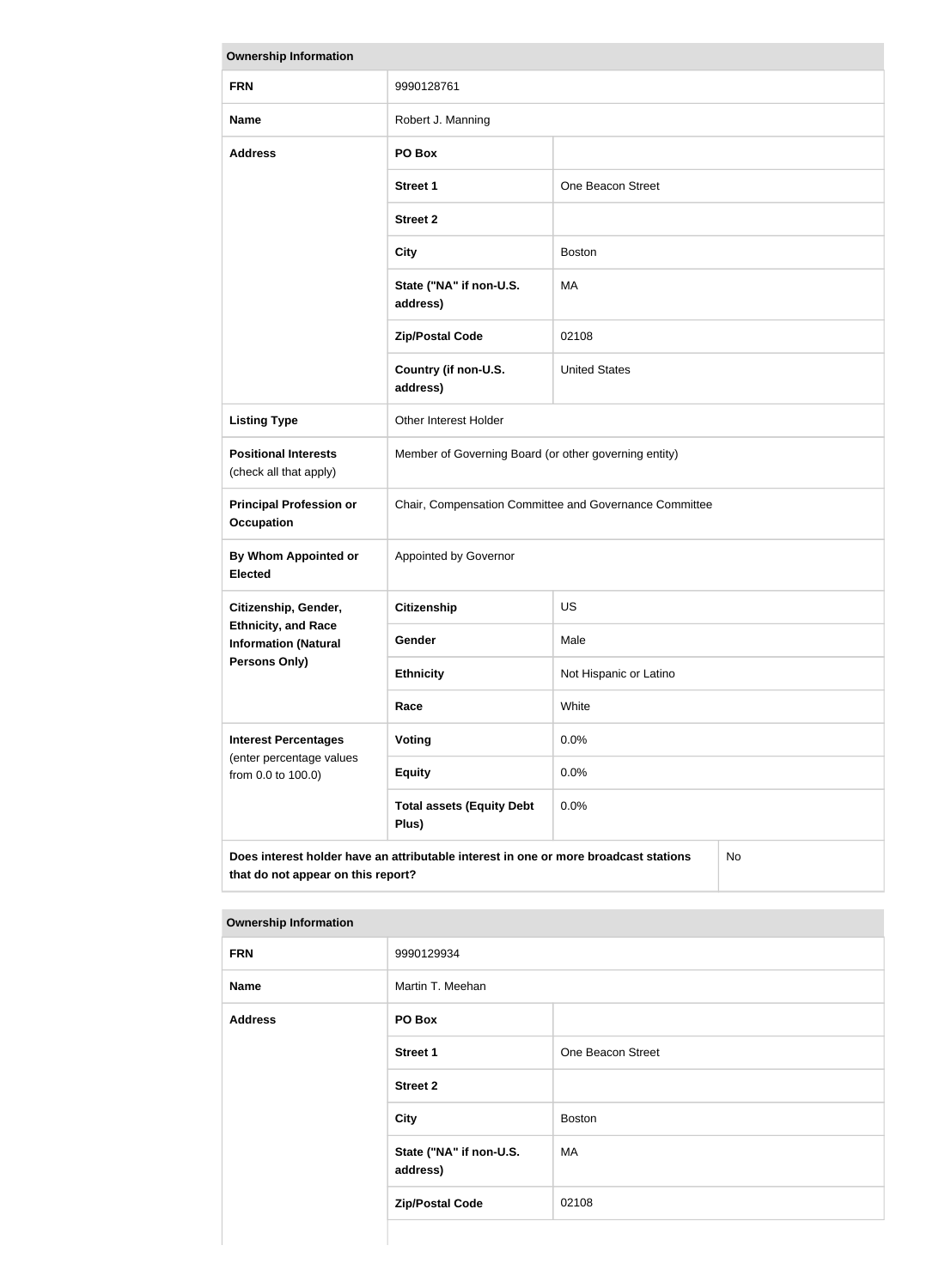|                                                                                                           | Country (if non-U.S.<br>address)          | <b>United States</b>   |  |
|-----------------------------------------------------------------------------------------------------------|-------------------------------------------|------------------------|--|
| <b>Listing Type</b>                                                                                       | Other Interest Holder                     |                        |  |
| <b>Positional Interests</b><br>(check all that apply)                                                     | Other - President                         |                        |  |
| <b>Principal Profession or</b><br><b>Occupation</b>                                                       | President                                 |                        |  |
| By Whom Appointed or<br><b>Elected</b>                                                                    | <b>Board of Trustees</b>                  |                        |  |
| Citizenship, Gender,<br><b>Ethnicity, and Race</b><br><b>Information (Natural</b><br><b>Persons Only)</b> | <b>Citizenship</b>                        | <b>US</b>              |  |
|                                                                                                           | Gender                                    | Male                   |  |
|                                                                                                           | <b>Ethnicity</b>                          | Not Hispanic or Latino |  |
|                                                                                                           | Race                                      | White                  |  |
| <b>Interest Percentages</b>                                                                               | Voting                                    | 0.0%                   |  |
| (enter percentage values<br>from 0.0 to 100.0)                                                            | <b>Equity</b>                             | 0.0%                   |  |
|                                                                                                           | <b>Total assets (Equity Debt</b><br>Plus) | 0.0%                   |  |
| Does interest holder have an attributable interest in one or more broadcast stations<br>No                |                                           |                        |  |

**that do not appear on this report?**

No

| <b>FRN</b>                                                                 | 9990129936                          |                      |
|----------------------------------------------------------------------------|-------------------------------------|----------------------|
| <b>Name</b>                                                                | Jacqueline Moloney                  |                      |
| <b>Address</b>                                                             | PO Box                              |                      |
|                                                                            | <b>Street 1</b>                     | One Beacon Street    |
|                                                                            | <b>Street 2</b>                     |                      |
|                                                                            | <b>City</b>                         | <b>Boston</b>        |
|                                                                            | State ("NA" if non-U.S.<br>address) | MA                   |
|                                                                            | <b>Zip/Postal Code</b>              | 02108                |
|                                                                            | Country (if non-U.S.<br>address)    | <b>United States</b> |
| <b>Listing Type</b>                                                        | Other Interest Holder               |                      |
| <b>Positional Interests</b><br>(check all that apply)                      | Other - Chancellor                  |                      |
| <b>Principal Profession or</b><br><b>Occupation</b>                        | Chancellor, UMass Lowell            |                      |
| <b>By Whom Appointed or</b><br><b>Elected</b>                              | <b>Board of Trustees</b>            |                      |
| Citizenship, Gender,                                                       | <b>Citizenship</b>                  | US                   |
| <b>Ethnicity, and Race</b><br><b>Information (Natural</b><br>Persons Only) | Gender                              | Female               |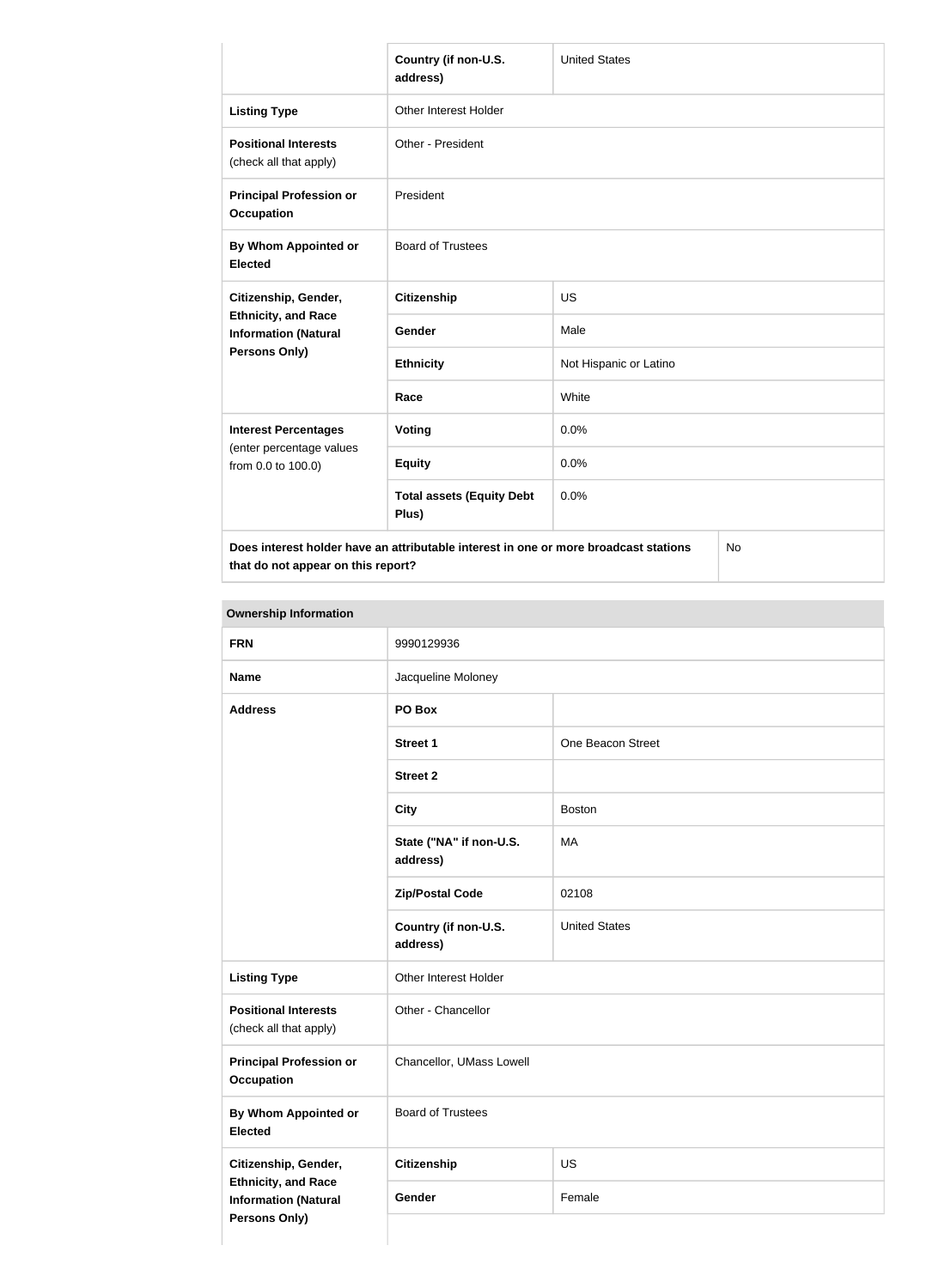|                                                                                                                            | <b>Ethnicity</b>                          | Not Hispanic or Latino |  |
|----------------------------------------------------------------------------------------------------------------------------|-------------------------------------------|------------------------|--|
|                                                                                                                            | Race                                      | White                  |  |
| <b>Interest Percentages</b><br>(enter percentage values<br>from 0.0 to 100.0)                                              | <b>Voting</b>                             | $0.0\%$                |  |
|                                                                                                                            | <b>Equity</b>                             | $0.0\%$                |  |
|                                                                                                                            | <b>Total assets (Equity Debt</b><br>Plus) | $0.0\%$                |  |
| Does interest holder have an attributable interest in one or more broadcast stations<br>that do not appear on this report? |                                           | No.                    |  |

| <b>FRN</b>                                                                                                                       | 9990128804                                            |                        |  |
|----------------------------------------------------------------------------------------------------------------------------------|-------------------------------------------------------|------------------------|--|
| <b>Name</b>                                                                                                                      | Michael V. O'Brien                                    |                        |  |
| <b>Address</b>                                                                                                                   | PO Box                                                |                        |  |
|                                                                                                                                  | <b>Street 1</b>                                       | One Beacon Street      |  |
|                                                                                                                                  | <b>Street 2</b>                                       |                        |  |
|                                                                                                                                  | <b>City</b>                                           | <b>Boston</b>          |  |
|                                                                                                                                  | State ("NA" if non-U.S.<br>address)                   | MA                     |  |
|                                                                                                                                  | <b>Zip/Postal Code</b>                                | 02108                  |  |
|                                                                                                                                  | Country (if non-U.S.<br>address)                      | <b>United States</b>   |  |
| <b>Listing Type</b>                                                                                                              | Other Interest Holder                                 |                        |  |
| <b>Positional Interests</b><br>(check all that apply)                                                                            | Member of Governing Board (or other governing entity) |                        |  |
| <b>Principal Profession or</b><br><b>Occupation</b>                                                                              | <b>Executive VP WinnCompanies</b>                     |                        |  |
| By Whom Appointed or<br><b>Elected</b>                                                                                           | Appointed by Governor                                 |                        |  |
| Citizenship, Gender,                                                                                                             | <b>Citizenship</b>                                    | US                     |  |
| <b>Ethnicity, and Race</b><br><b>Information (Natural</b>                                                                        | Gender                                                | Male                   |  |
| <b>Persons Only)</b>                                                                                                             | <b>Ethnicity</b>                                      | Not Hispanic or Latino |  |
|                                                                                                                                  | Race                                                  | White                  |  |
| <b>Interest Percentages</b><br>(enter percentage values                                                                          | <b>Voting</b>                                         | 0.0%                   |  |
| from 0.0 to 100.0)                                                                                                               | <b>Equity</b>                                         | 0.0%                   |  |
|                                                                                                                                  | <b>Total assets (Equity Debt</b><br>Plus)             | 0.0%                   |  |
| Does interest holder have an attributable interest in one or more broadcast stations<br>No<br>that do not appear on this report? |                                                       |                        |  |

| <b>FRN</b><br>$\sim$<br>28806 |  |
|-------------------------------|--|
|-------------------------------|--|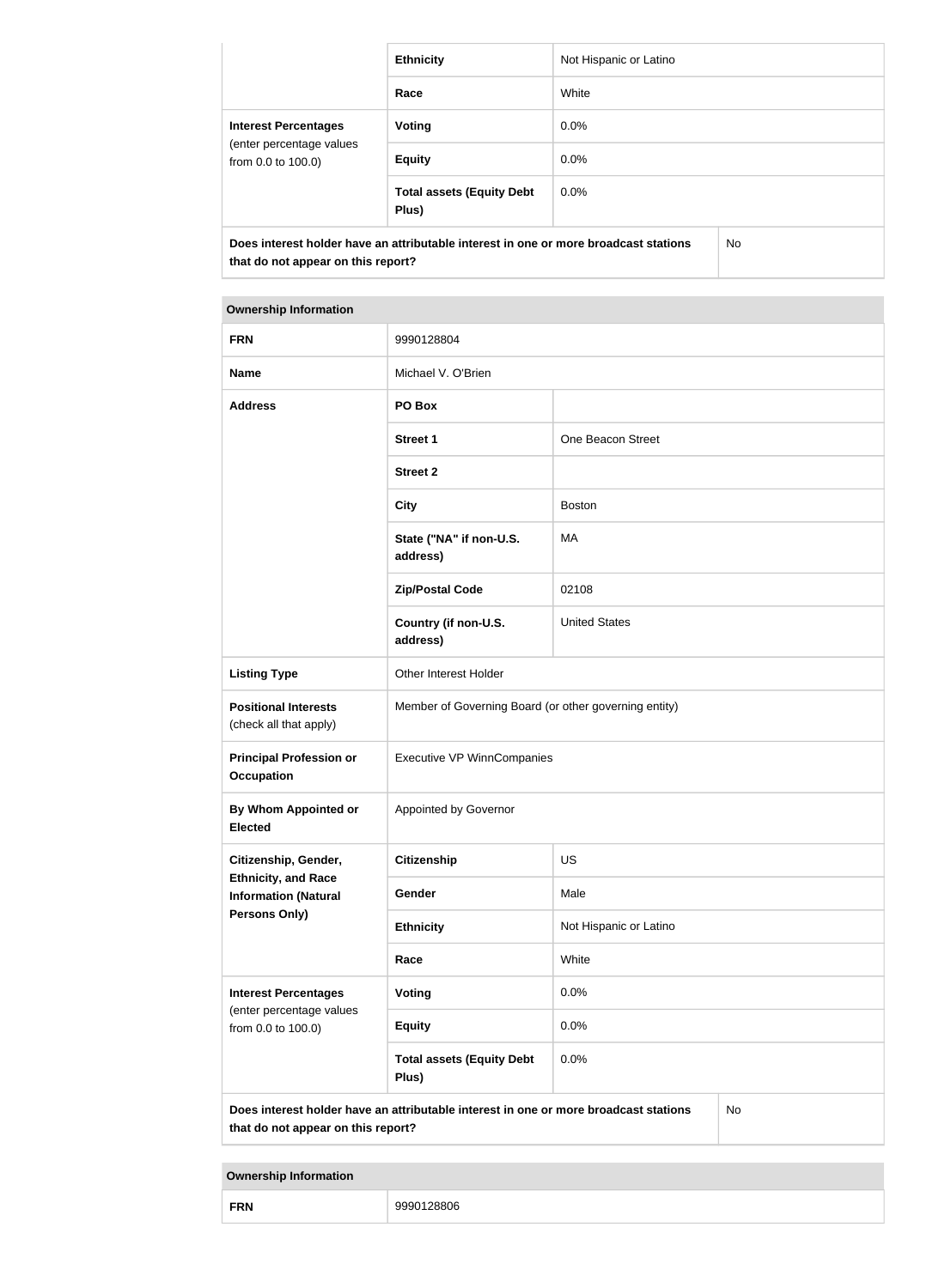| <b>Name</b>                                                                                                                      | Kerri E. Osterhaus-Houle, , M.D.                      |                        |  |
|----------------------------------------------------------------------------------------------------------------------------------|-------------------------------------------------------|------------------------|--|
| <b>Address</b>                                                                                                                   | PO Box                                                |                        |  |
|                                                                                                                                  | <b>Street 1</b>                                       | One Beacon Street      |  |
|                                                                                                                                  | <b>Street 2</b>                                       |                        |  |
|                                                                                                                                  | <b>City</b>                                           | <b>Boston</b>          |  |
|                                                                                                                                  | State ("NA" if non-U.S.<br>address)                   | <b>MA</b>              |  |
|                                                                                                                                  | <b>Zip/Postal Code</b>                                | 02108                  |  |
|                                                                                                                                  | Country (if non-U.S.<br>address)                      | <b>United States</b>   |  |
| <b>Listing Type</b>                                                                                                              | Other Interest Holder                                 |                        |  |
| <b>Positional Interests</b><br>(check all that apply)                                                                            | Member of Governing Board (or other governing entity) |                        |  |
| <b>Principal Profession or</b><br><b>Occupation</b>                                                                              | Partner, Women's Health of Central Mass, PC           |                        |  |
| By Whom Appointed or<br><b>Elected</b>                                                                                           | Appointed by Governor                                 |                        |  |
| Citizenship, Gender,                                                                                                             | <b>Citizenship</b>                                    | <b>US</b>              |  |
| <b>Ethnicity, and Race</b><br><b>Information (Natural</b>                                                                        | Gender                                                | Female                 |  |
| <b>Persons Only)</b>                                                                                                             | <b>Ethnicity</b>                                      | Not Hispanic or Latino |  |
|                                                                                                                                  | Race                                                  | White                  |  |
| <b>Interest Percentages</b><br>(enter percentage values                                                                          | Voting                                                | 0.0%                   |  |
| from 0.0 to 100.0)                                                                                                               | <b>Equity</b>                                         | 0.0%                   |  |
|                                                                                                                                  | <b>Total assets (Equity Debt</b><br>Plus)             | 0.0%                   |  |
| Does interest holder have an attributable interest in one or more broadcast stations<br>No<br>that do not appear on this report? |                                                       |                        |  |

| <b>Ownership information</b> |                                     |                      |
|------------------------------|-------------------------------------|----------------------|
| <b>FRN</b>                   | 9990128808                          |                      |
| <b>Name</b>                  | Imari K. Paris Jeffries             |                      |
| <b>Address</b>               | PO Box                              |                      |
|                              | <b>Street 1</b>                     | One Beacon Street    |
|                              | <b>Street 2</b>                     |                      |
|                              | City                                | <b>Boston</b>        |
|                              | State ("NA" if non-U.S.<br>address) | MA                   |
|                              | <b>Zip/Postal Code</b>              | 02108                |
|                              | Country (if non-U.S.<br>address)    | <b>United States</b> |
| <b>Listing Type</b>          | Other Interest Holder               |                      |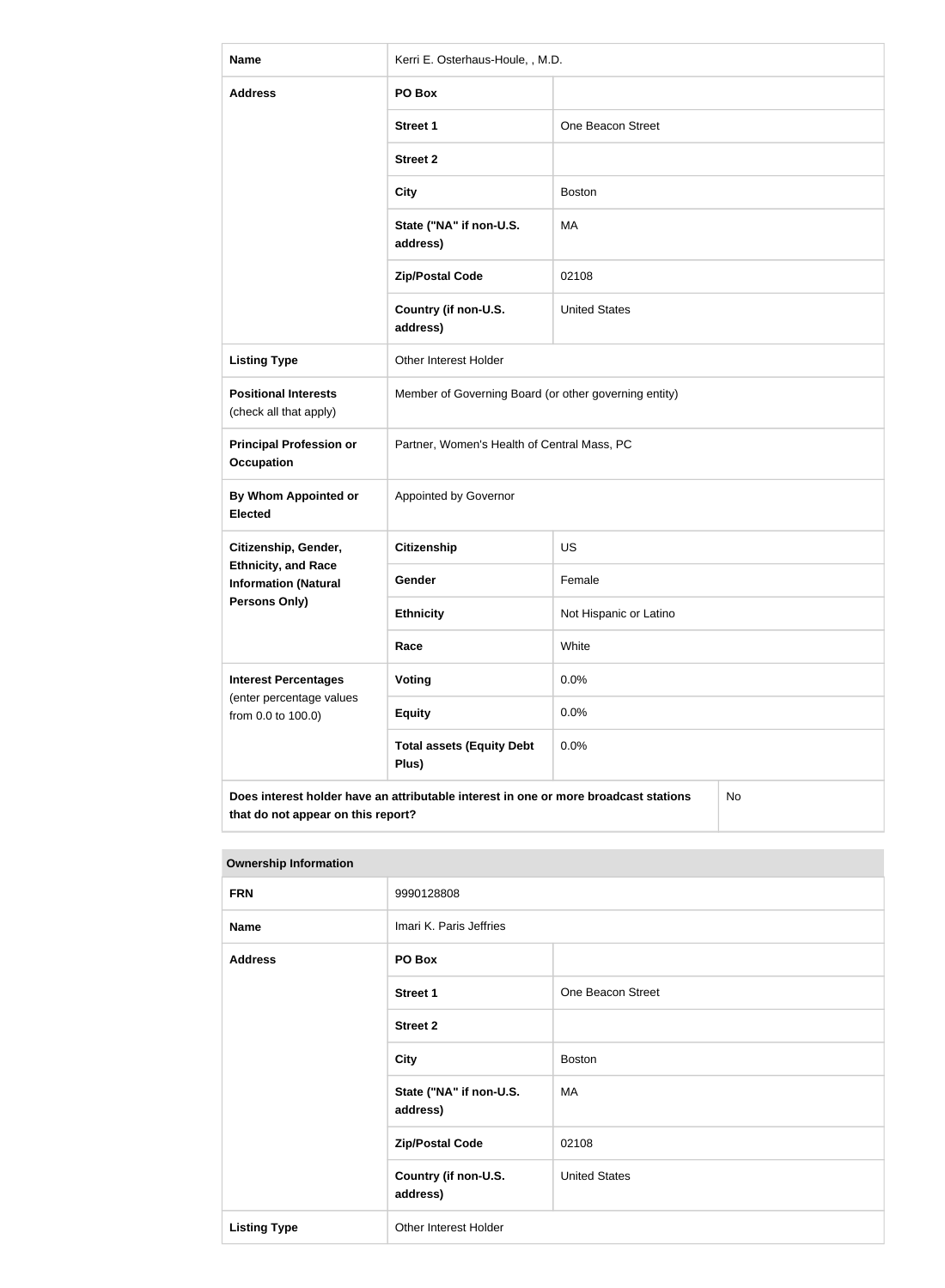| <b>Positional Interests</b><br>(check all that apply)                                             | Member of Governing Board (or other governing entity) |                                  |  |
|---------------------------------------------------------------------------------------------------|-------------------------------------------------------|----------------------------------|--|
| <b>Principal Profession or</b><br><b>Occupation</b>                                               | <b>Executive Director Parenting Journey</b>           |                                  |  |
| By Whom Appointed or<br><b>Elected</b>                                                            | Appointed by Governor                                 |                                  |  |
| Citizenship, Gender,                                                                              | <b>Citizenship</b>                                    | US                               |  |
| <b>Ethnicity, and Race</b><br><b>Information (Natural</b>                                         | Gender                                                | Male                             |  |
| <b>Persons Only)</b>                                                                              | <b>Ethnicity</b>                                      | Not Hispanic or Latino           |  |
|                                                                                                   | Race                                                  | <b>Black or African American</b> |  |
| <b>Interest Percentages</b>                                                                       | Voting                                                | 0.0%                             |  |
| (enter percentage values<br>from 0.0 to 100.0)                                                    | <b>Equity</b>                                         | 0.0%                             |  |
|                                                                                                   | <b>Total assets (Equity Debt</b><br>Plus)             | 0.0%                             |  |
| Does interest holder have an attributable interest in one or more broadcast stations<br><b>No</b> |                                                       |                                  |  |

**Does interest holder have an attributable interest in one or more broadcast stations that do not appear on this report?**

| <b>FRN</b>                                                | 9990128813                                            |                        |
|-----------------------------------------------------------|-------------------------------------------------------|------------------------|
| <b>Name</b>                                               | R. Norman Peters, Esq.                                |                        |
| <b>Address</b>                                            | PO Box                                                |                        |
|                                                           | <b>Street 1</b>                                       | One Beacon Street      |
|                                                           | <b>Street 2</b>                                       |                        |
|                                                           | <b>City</b>                                           | <b>Boston</b>          |
|                                                           | State ("NA" if non-U.S.<br>address)                   | MA                     |
|                                                           | <b>Zip/Postal Code</b>                                | 02108                  |
|                                                           | Country (if non-U.S.<br>address)                      | <b>United States</b>   |
| <b>Listing Type</b>                                       | Other Interest Holder                                 |                        |
| <b>Positional Interests</b><br>(check all that apply)     | Member of Governing Board (or other governing entity) |                        |
| <b>Principal Profession or</b><br><b>Occupation</b>       | Founding Partner, Peters and Sowyrda                  |                        |
| By Whom Appointed or<br><b>Elected</b>                    | Appointed by Governor                                 |                        |
| Citizenship, Gender,                                      | <b>Citizenship</b>                                    | US                     |
| <b>Ethnicity, and Race</b><br><b>Information (Natural</b> | Gender                                                | Male                   |
| <b>Persons Only)</b>                                      | <b>Ethnicity</b>                                      | Not Hispanic or Latino |
|                                                           | Race                                                  | White                  |
| <b>Interest Percentages</b>                               | Voting                                                | 0.0%                   |
| (enter percentage values                                  |                                                       |                        |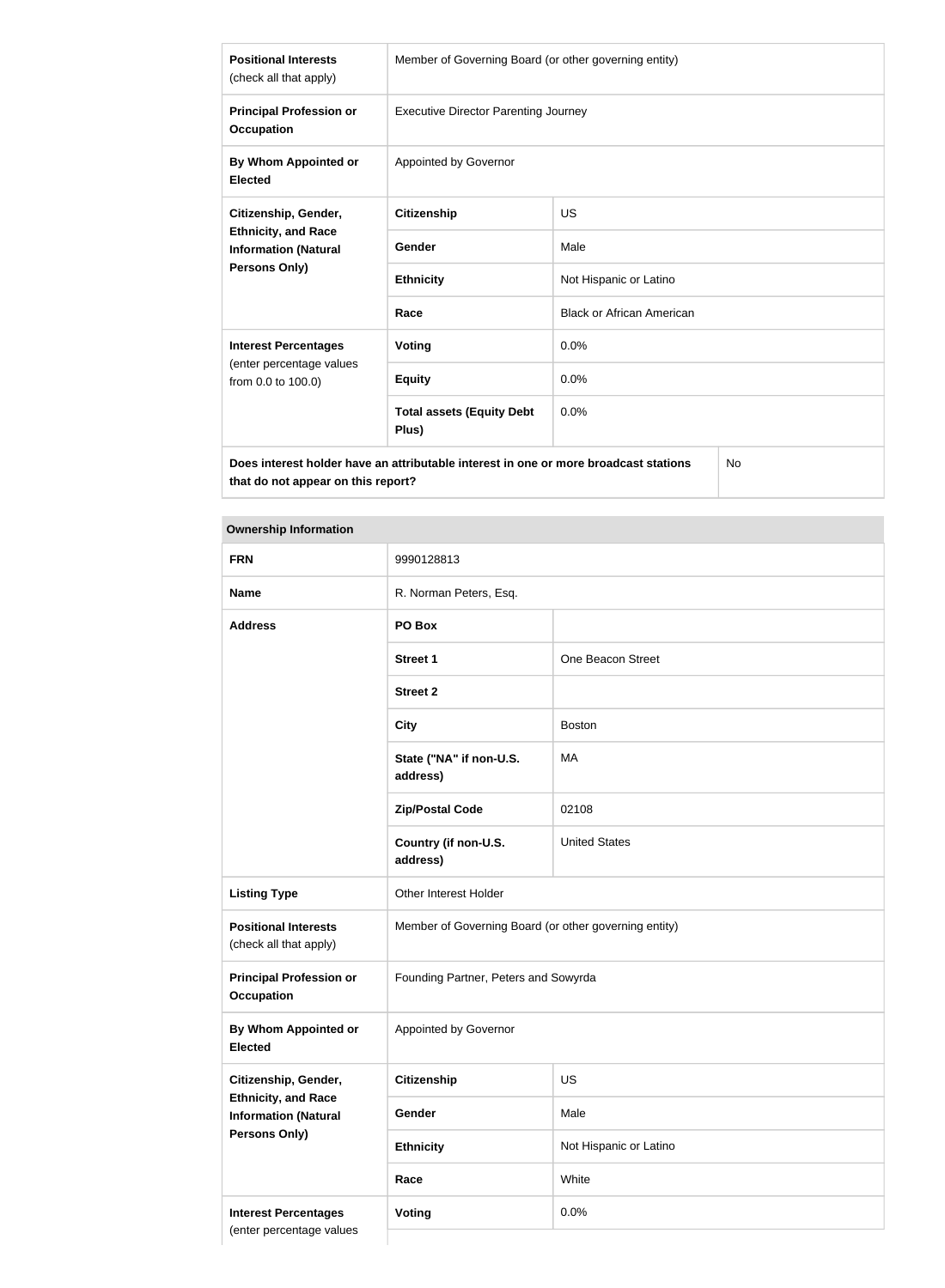| from 0.0 to 100.0)                                                                   | <b>Equity</b>                             | $0.0\%$ |     |
|--------------------------------------------------------------------------------------|-------------------------------------------|---------|-----|
|                                                                                      | <b>Total assets (Equity Debt</b><br>Plus) | $0.0\%$ |     |
| Does interest holder have an attributable interest in one or more broadcast stations |                                           |         | No. |

| DOES INCRESI NOIGE NAVE AN AUNDULADIE INCRESI IN ONE OF MORE DI OAGCASI SIAUONS |  |
|---------------------------------------------------------------------------------|--|
| that do not appear on this report?                                              |  |

| <b>Ownership Information</b>                                                                                                            |                                                       |                      |  |
|-----------------------------------------------------------------------------------------------------------------------------------------|-------------------------------------------------------|----------------------|--|
| <b>FRN</b>                                                                                                                              | 9990128818                                            |                      |  |
| <b>Name</b>                                                                                                                             | James A. Peyser                                       |                      |  |
| <b>Address</b>                                                                                                                          | PO Box                                                |                      |  |
|                                                                                                                                         | <b>Street 1</b>                                       | One Beacon Street    |  |
|                                                                                                                                         | <b>Street 2</b>                                       |                      |  |
|                                                                                                                                         | <b>City</b>                                           | <b>Boston</b>        |  |
|                                                                                                                                         | State ("NA" if non-U.S.<br>address)                   | MA                   |  |
|                                                                                                                                         | <b>Zip/Postal Code</b>                                | 02108                |  |
|                                                                                                                                         | Country (if non-U.S.<br>address)                      | <b>United States</b> |  |
| <b>Listing Type</b>                                                                                                                     | Other Interest Holder                                 |                      |  |
| <b>Positional Interests</b><br>(check all that apply)                                                                                   | Member of Governing Board (or other governing entity) |                      |  |
| <b>Principal Profession or</b><br><b>Occupation</b>                                                                                     | Secretary of Education, Commonwealth of Massachusetts |                      |  |
| <b>By Whom Appointed or</b><br><b>Elected</b>                                                                                           | Appointed by Governor                                 |                      |  |
| Citizenship, Gender,                                                                                                                    | Citizenship                                           | US                   |  |
| <b>Ethnicity, and Race</b><br><b>Information (Natural</b>                                                                               | Gender                                                | Male                 |  |
| <b>Persons Only)</b>                                                                                                                    | <b>Ethnicity</b>                                      | Hispanic or Latino   |  |
|                                                                                                                                         | Race                                                  | White                |  |
| <b>Interest Percentages</b><br>(enter percentage values                                                                                 | Voting                                                | 0.0%                 |  |
| from 0.0 to 100.0)                                                                                                                      | <b>Equity</b>                                         | 0.0%                 |  |
|                                                                                                                                         | <b>Total assets (Equity Debt</b><br>Plus)             | 0.0%                 |  |
| Does interest holder have an attributable interest in one or more broadcast stations<br><b>No</b><br>that do not appear on this report? |                                                       |                      |  |

| <b>Ownership Information</b> |                       |                   |
|------------------------------|-----------------------|-------------------|
| <b>FRN</b>                   | 9990128819            |                   |
| <b>Name</b>                  | Elizabeth D. Scheibel |                   |
| <b>Address</b>               | PO Box                |                   |
|                              | <b>Street 1</b>       | One Beacon Street |
|                              |                       |                   |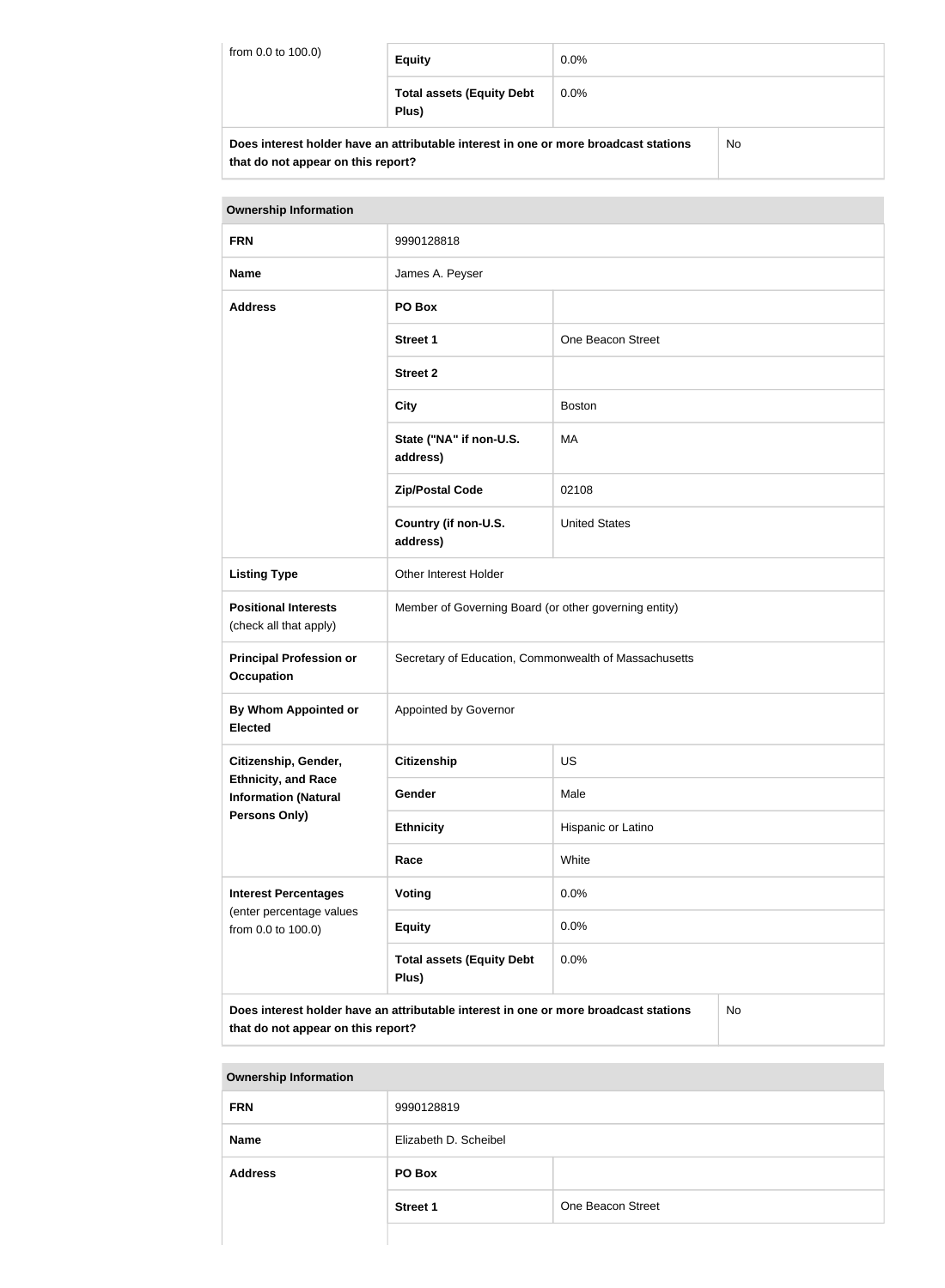|                                                                                                                                  | <b>Street 2</b>                                       |                        |  |
|----------------------------------------------------------------------------------------------------------------------------------|-------------------------------------------------------|------------------------|--|
|                                                                                                                                  | <b>City</b>                                           | <b>Boston</b>          |  |
|                                                                                                                                  | State ("NA" if non-U.S.<br>address)                   | MA                     |  |
|                                                                                                                                  | <b>Zip/Postal Code</b>                                | 02108                  |  |
|                                                                                                                                  | Country (if non-U.S.<br>address)                      | <b>United States</b>   |  |
| <b>Listing Type</b>                                                                                                              | Other Interest Holder                                 |                        |  |
| <b>Positional Interests</b><br>(check all that apply)                                                                            | Member of Governing Board (or other governing entity) |                        |  |
| <b>Principal Profession or</b><br><b>Occupation</b>                                                                              | Appointed by Governor                                 |                        |  |
| By Whom Appointed or<br><b>Elected</b>                                                                                           | <b>Board of Trustees</b>                              |                        |  |
| Citizenship, Gender,                                                                                                             | <b>Citizenship</b>                                    | <b>US</b>              |  |
| <b>Ethnicity, and Race</b><br><b>Information (Natural</b>                                                                        | Gender                                                | Female                 |  |
| Persons Only)                                                                                                                    | <b>Ethnicity</b>                                      | Not Hispanic or Latino |  |
|                                                                                                                                  | Race                                                  | White                  |  |
| <b>Interest Percentages</b>                                                                                                      | Voting                                                | 0.0%                   |  |
| (enter percentage values<br>from 0.0 to 100.0)                                                                                   | <b>Equity</b>                                         | 0.0%                   |  |
|                                                                                                                                  | <b>Total assets (Equity Debt</b><br>Plus)             | 0.0%                   |  |
| Does interest holder have an attributable interest in one or more broadcast stations<br>No<br>that do not appear on this report? |                                                       |                        |  |

| <b>FRN</b>                                            | 9990129787                          |                      |
|-------------------------------------------------------|-------------------------------------|----------------------|
| <b>Name</b>                                           | Kumble R. Subbaswamy                |                      |
| <b>Address</b>                                        | PO Box                              |                      |
|                                                       | <b>Street 1</b>                     | One Beacon Street    |
|                                                       | <b>Street 2</b>                     |                      |
|                                                       | <b>City</b>                         | <b>Boston</b>        |
|                                                       | State ("NA" if non-U.S.<br>address) | MA                   |
|                                                       | <b>Zip/Postal Code</b>              | 02108                |
|                                                       | Country (if non-U.S.<br>address)    | <b>United States</b> |
| <b>Listing Type</b>                                   | Other Interest Holder               |                      |
| <b>Positional Interests</b><br>(check all that apply) | Other - Chancellor                  |                      |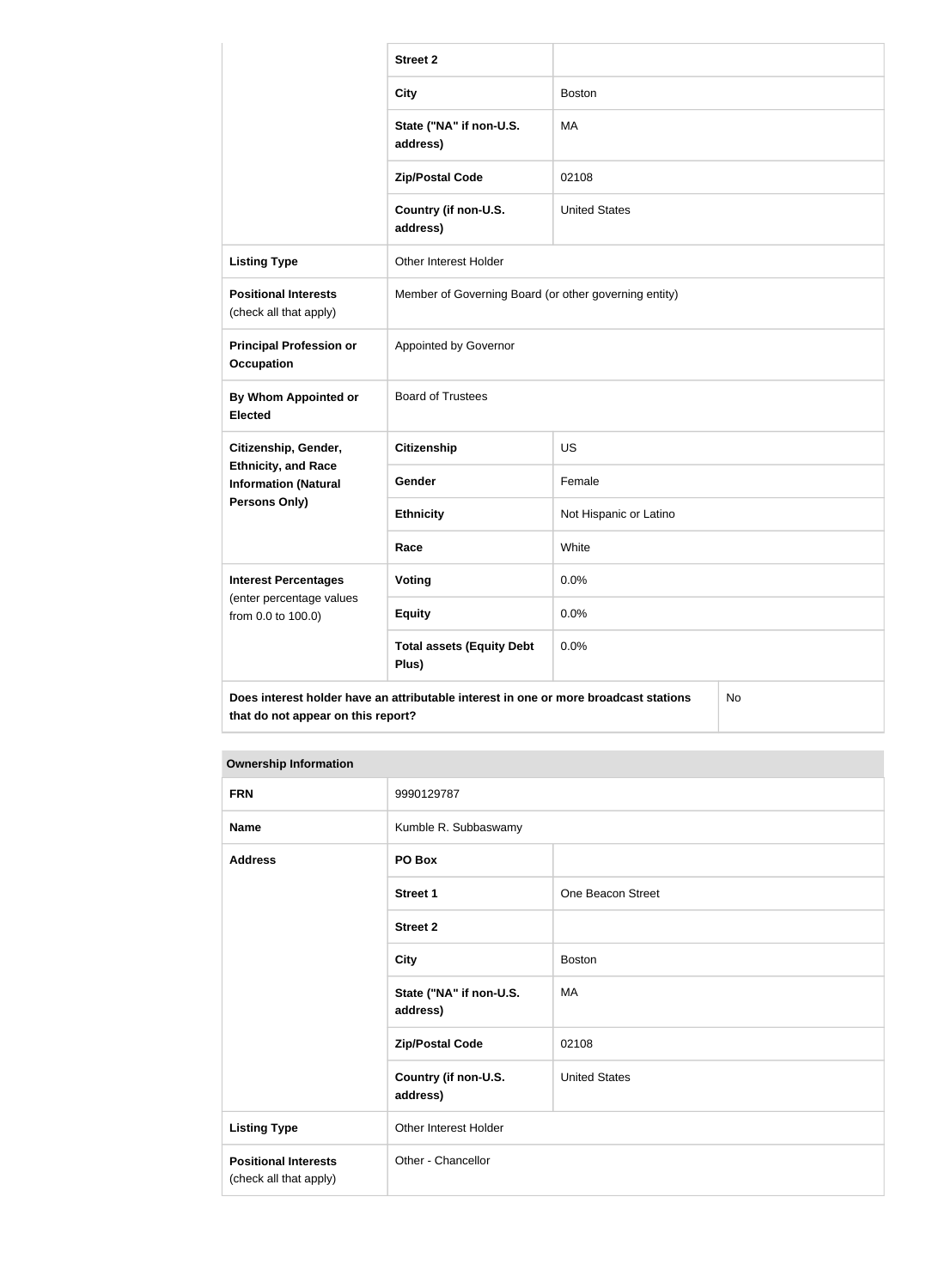| <b>Principal Profession or</b><br><b>Occupation</b>                                                    | <b>Chancellor of UMass Amherst</b>        |                        |  |
|--------------------------------------------------------------------------------------------------------|-------------------------------------------|------------------------|--|
| By Whom Appointed or<br><b>Elected</b>                                                                 | <b>Board of Trustees</b>                  |                        |  |
| Citizenship, Gender,<br><b>Ethnicity, and Race</b><br><b>Information (Natural</b><br>Persons Only)     | <b>Citizenship</b>                        | <b>US</b>              |  |
|                                                                                                        | Gender                                    | Male                   |  |
|                                                                                                        | <b>Ethnicity</b>                          | Not Hispanic or Latino |  |
|                                                                                                        | Race                                      | Asian                  |  |
| <b>Interest Percentages</b>                                                                            | Voting                                    | 0.0%                   |  |
| (enter percentage values<br>from 0.0 to 100.0)                                                         | <b>Equity</b>                             | 0.0%                   |  |
|                                                                                                        | <b>Total assets (Equity Debt</b><br>Plus) | 0.0%                   |  |
| N <sub>o</sub><br>Does interest holder have an attributable interest in one or more broadcast stations |                                           |                        |  |

| <b>FRN</b>                                                | 9990128823                                            |                                  |  |
|-----------------------------------------------------------|-------------------------------------------------------|----------------------------------|--|
| <b>Name</b>                                               | Henry M. Thomas, III.                                 |                                  |  |
| <b>Address</b>                                            | PO Box                                                |                                  |  |
|                                                           | <b>Street 1</b>                                       | One Beacon Street                |  |
|                                                           | <b>Street 2</b>                                       |                                  |  |
|                                                           | <b>City</b>                                           | <b>Boston</b>                    |  |
|                                                           | State ("NA" if non-U.S.<br>address)                   | МA                               |  |
|                                                           | <b>Zip/Postal Code</b>                                | 02108                            |  |
|                                                           | Country (if non-U.S.<br>address)                      | <b>United States</b>             |  |
| <b>Listing Type</b>                                       | Other Interest Holder                                 |                                  |  |
| <b>Positional Interests</b><br>(check all that apply)     | Member of Governing Board (or other governing entity) |                                  |  |
| <b>Principal Profession or</b><br><b>Occupation</b>       | President and CEO, Urban League of Springfield, Inc.  |                                  |  |
| By Whom Appointed or<br><b>Elected</b>                    | Appointed by Governor                                 |                                  |  |
| Citizenship, Gender,                                      | <b>Citizenship</b>                                    | US                               |  |
| <b>Ethnicity, and Race</b><br><b>Information (Natural</b> | Gender                                                | Male                             |  |
| <b>Persons Only)</b>                                      | <b>Ethnicity</b>                                      | Not Hispanic or Latino           |  |
|                                                           | Race                                                  | <b>Black or African American</b> |  |
| <b>Interest Percentages</b>                               | Voting                                                | 0.0%                             |  |
| (enter percentage values<br>from 0.0 to 100.0)            | <b>Equity</b>                                         | 0.0%                             |  |
|                                                           |                                                       |                                  |  |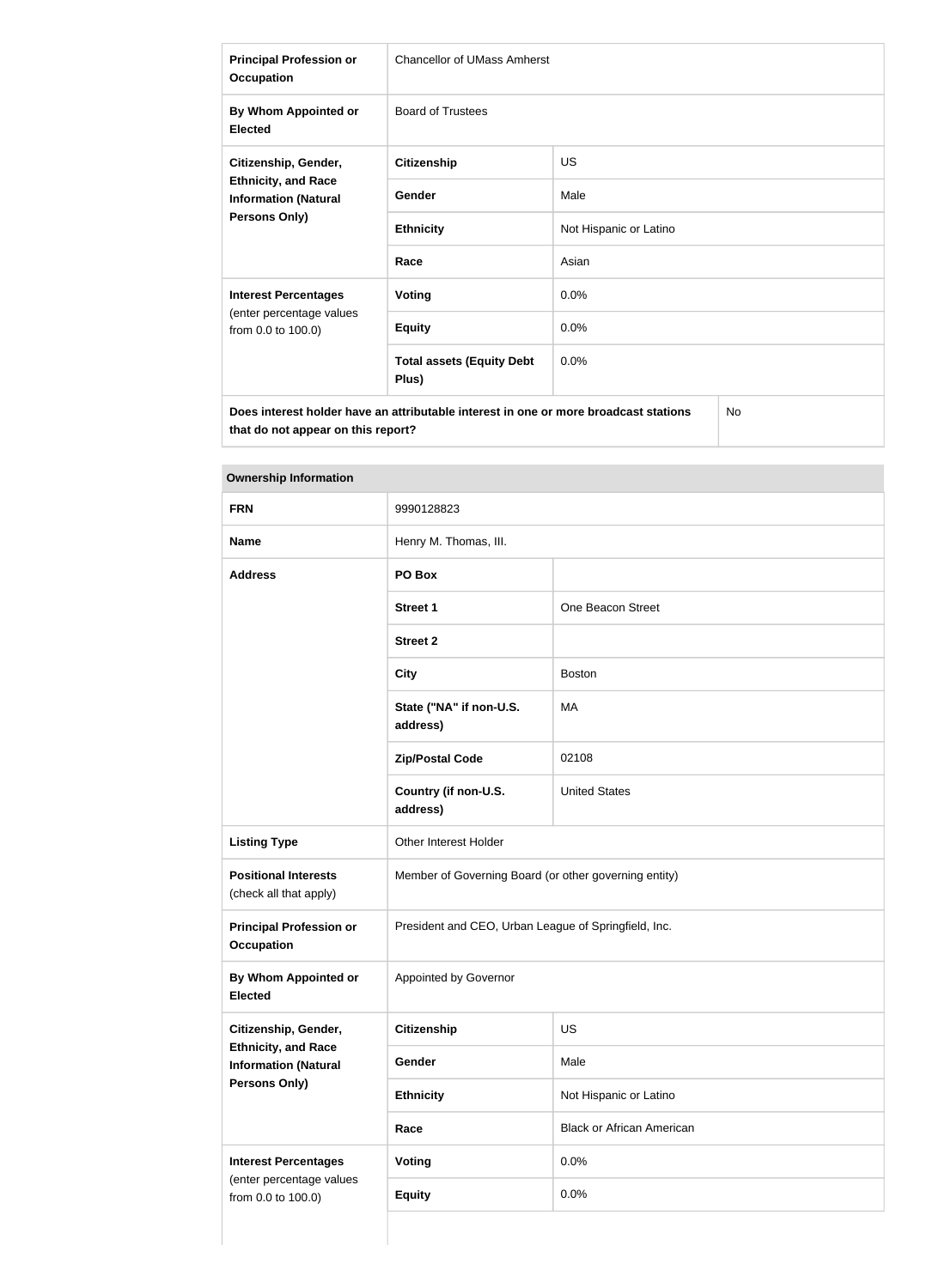| <b>Total assets (Equity Debt</b><br>Plus)                                            | $0.0\%$ |    |
|--------------------------------------------------------------------------------------|---------|----|
| Does interest holder have an attributable interest in one or more broadcast stations |         | No |

| <b>Ownership Information</b>                                                                                                     |                                                       |                        |  |
|----------------------------------------------------------------------------------------------------------------------------------|-------------------------------------------------------|------------------------|--|
| <b>FRN</b>                                                                                                                       | 9990128841                                            |                        |  |
| <b>Name</b>                                                                                                                      | Steven A. Tolman                                      |                        |  |
| <b>Address</b>                                                                                                                   | PO Box                                                |                        |  |
|                                                                                                                                  | <b>Street 1</b>                                       | One Beacon Street      |  |
|                                                                                                                                  | <b>Street 2</b>                                       |                        |  |
|                                                                                                                                  | <b>City</b>                                           | <b>Boston</b>          |  |
|                                                                                                                                  | State ("NA" if non-U.S.<br>address)                   | МA                     |  |
|                                                                                                                                  | <b>Zip/Postal Code</b>                                | 02108                  |  |
|                                                                                                                                  | Country (if non-U.S.<br>address)                      | <b>United States</b>   |  |
| <b>Listing Type</b>                                                                                                              | Other Interest Holder                                 |                        |  |
| <b>Positional Interests</b><br>(check all that apply)                                                                            | Member of Governing Board (or other governing entity) |                        |  |
| <b>Principal Profession or</b><br><b>Occupation</b>                                                                              | President Massachusetts AFL-CIO                       |                        |  |
| By Whom Appointed or<br><b>Elected</b>                                                                                           | Appointed by Governor                                 |                        |  |
| Citizenship, Gender,                                                                                                             | <b>Citizenship</b>                                    | <b>US</b>              |  |
| <b>Ethnicity, and Race</b><br><b>Information (Natural</b>                                                                        | <b>Gender</b>                                         | Male                   |  |
| <b>Persons Only)</b>                                                                                                             | <b>Ethnicity</b>                                      | Not Hispanic or Latino |  |
|                                                                                                                                  | Race                                                  | White                  |  |
| <b>Interest Percentages</b>                                                                                                      | <b>Voting</b>                                         | 0.0%                   |  |
| (enter percentage values<br>from 0.0 to 100.0)                                                                                   | <b>Equity</b>                                         | 0.0%                   |  |
|                                                                                                                                  | <b>Total assets (Equity Debt</b><br>Plus)             | 0.0%                   |  |
| Does interest holder have an attributable interest in one or more broadcast stations<br>No<br>that do not appear on this report? |                                                       |                        |  |

| <b>Ownership Information</b> |                  |                   |  |
|------------------------------|------------------|-------------------|--|
| <b>FRN</b>                   | 9990129751       |                   |  |
| <b>Name</b>                  | Victor Woolridge |                   |  |
| <b>Address</b>               | PO Box           |                   |  |
|                              | <b>Street 1</b>  | One Beacon Street |  |
|                              | <b>Street 2</b>  |                   |  |
|                              |                  |                   |  |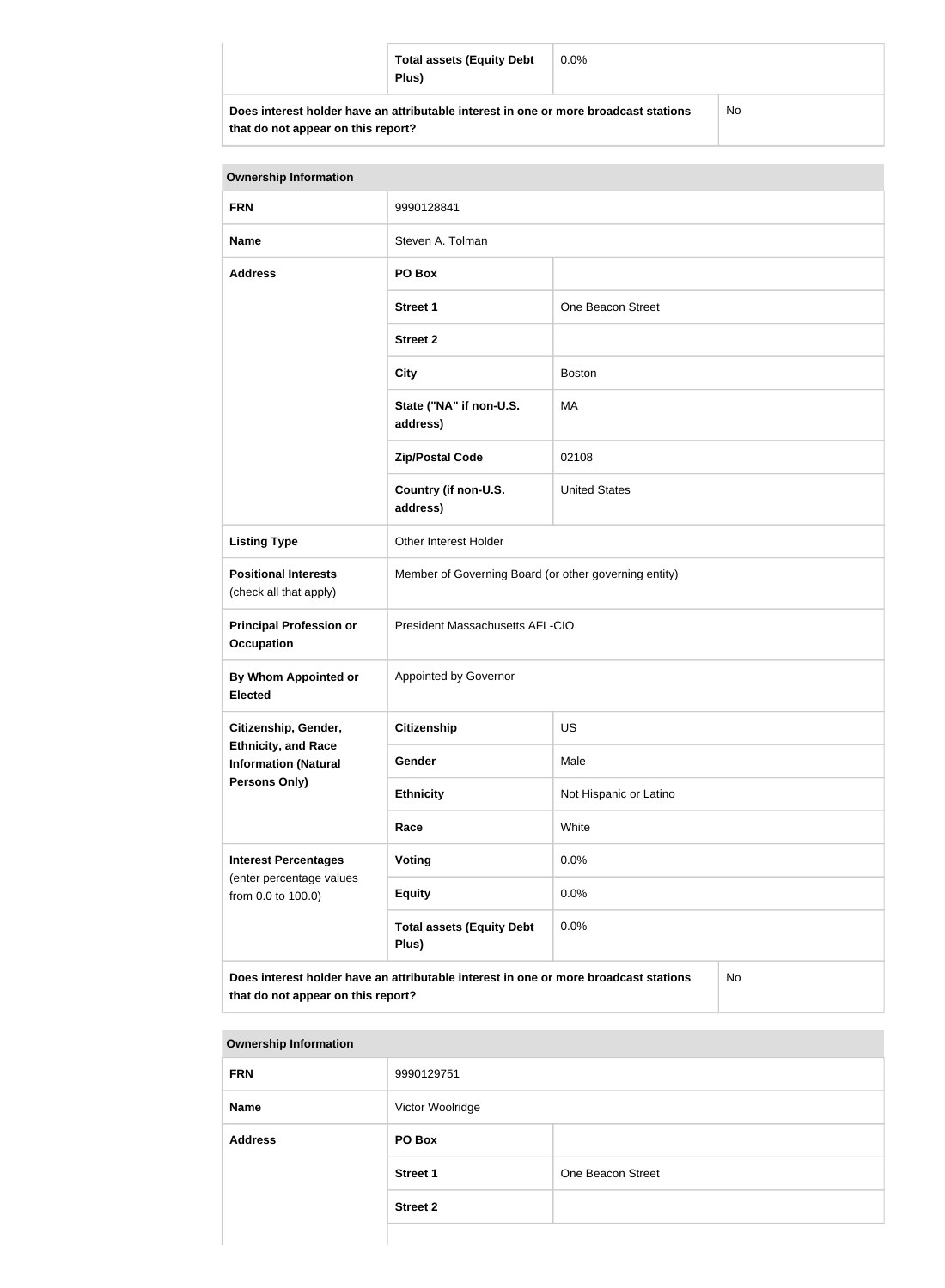|                                                           | <b>City</b>                                                                          | <b>Boston</b>                    |    |
|-----------------------------------------------------------|--------------------------------------------------------------------------------------|----------------------------------|----|
|                                                           | State ("NA" if non-U.S.<br>address)                                                  | MA                               |    |
|                                                           | <b>Zip/Postal Code</b>                                                               | 02108                            |    |
|                                                           | Country (if non-U.S.<br>address)                                                     | <b>United States</b>             |    |
| <b>Listing Type</b>                                       | Other Interest Holder                                                                |                                  |    |
| <b>Positional Interests</b><br>(check all that apply)     | Member of Governing Board (or other governing entity)                                |                                  |    |
| <b>Principal Profession or</b><br><b>Occupation</b>       | <b>VP Barings</b>                                                                    |                                  |    |
| By Whom Appointed or<br><b>Elected</b>                    | Appointed by Governor                                                                |                                  |    |
| Citizenship, Gender,                                      | <b>Citizenship</b>                                                                   | <b>US</b>                        |    |
| <b>Ethnicity, and Race</b><br><b>Information (Natural</b> | Gender                                                                               | Male                             |    |
| Persons Only)                                             | <b>Ethnicity</b>                                                                     | Not Hispanic or Latino           |    |
|                                                           | Race                                                                                 | <b>Black or African American</b> |    |
| <b>Interest Percentages</b>                               | <b>Voting</b>                                                                        | 0.0%                             |    |
| (enter percentage values<br>from 0.0 to 100.0)            | <b>Equity</b>                                                                        | 0.0%                             |    |
|                                                           | <b>Total assets (Equity Debt</b><br>Plus)                                            | 0.0%                             |    |
| that do not appear on this report?                        | Does interest holder have an attributable interest in one or more broadcast stations |                                  | No |

| <b>Ownership Information</b>                          |                                                       |                      |  |
|-------------------------------------------------------|-------------------------------------------------------|----------------------|--|
| <b>FRN</b>                                            | 9990128826                                            |                      |  |
| <b>Name</b>                                           | Charles F. Wu                                         |                      |  |
| <b>Address</b>                                        | PO Box                                                |                      |  |
|                                                       | <b>Street 1</b>                                       | One Beacon Street    |  |
|                                                       | <b>Street 2</b>                                       |                      |  |
|                                                       | <b>City</b>                                           | <b>Boston</b>        |  |
|                                                       | State ("NA" if non-U.S.<br>address)                   | MA                   |  |
|                                                       | <b>Zip/Postal Code</b>                                | 02108                |  |
|                                                       | Country (if non-U.S.<br>address)                      | <b>United States</b> |  |
| <b>Listing Type</b>                                   | <b>Other Interest Holder</b>                          |                      |  |
| <b>Positional Interests</b><br>(check all that apply) | Member of Governing Board (or other governing entity) |                      |  |
| <b>Principal Profession or</b><br><b>Occupation</b>   | Founding Partner - Bynorth Capital, LLC               |                      |  |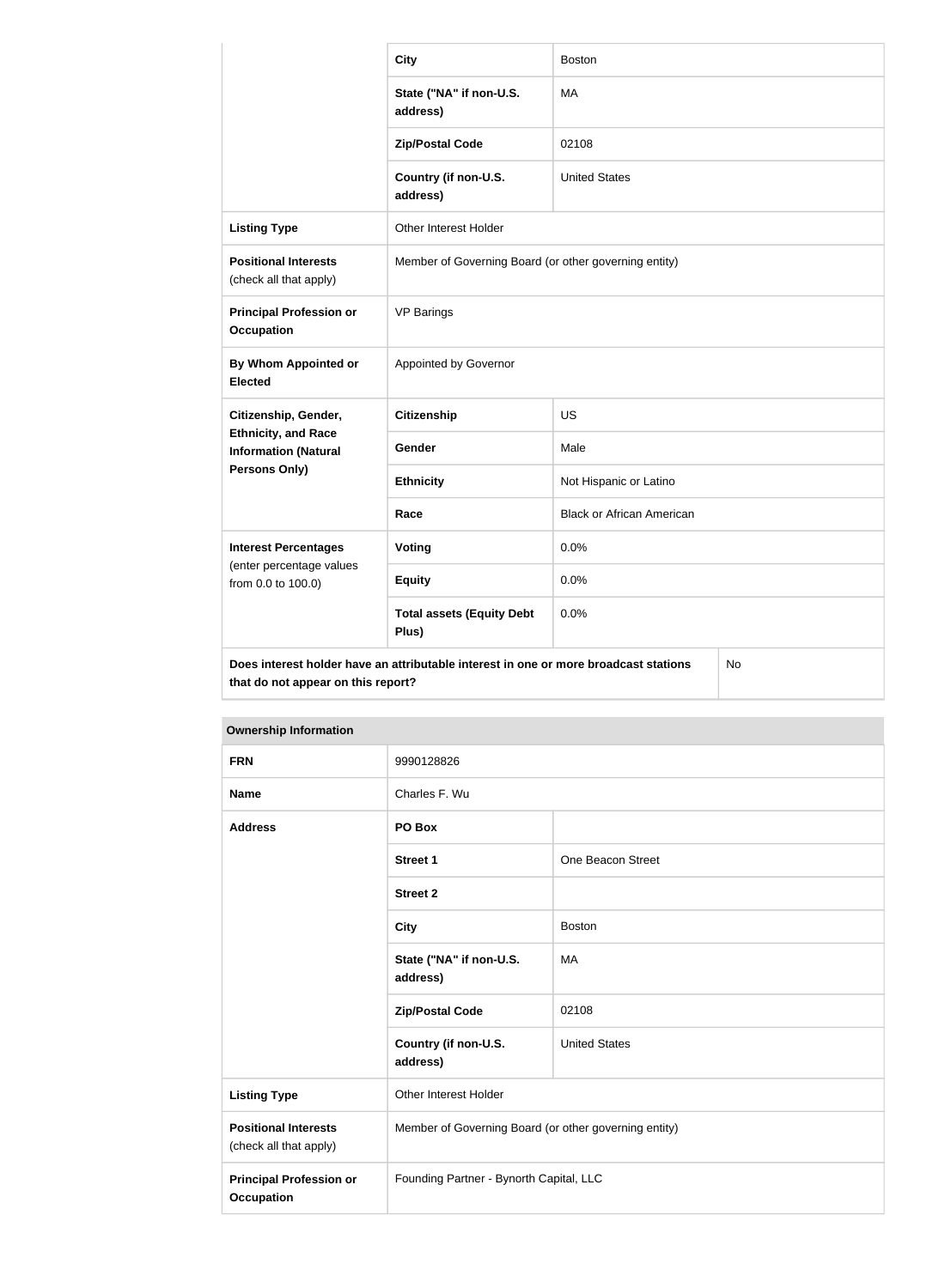| By Whom Appointed or<br><b>Elected</b>                                                                    | Appointed by Governor                     |                        |  |
|-----------------------------------------------------------------------------------------------------------|-------------------------------------------|------------------------|--|
| Citizenship, Gender,<br><b>Ethnicity, and Race</b><br><b>Information (Natural</b><br><b>Persons Only)</b> | <b>Citizenship</b>                        | <b>US</b>              |  |
|                                                                                                           | <b>Gender</b>                             | Male                   |  |
|                                                                                                           | <b>Ethnicity</b>                          | Not Hispanic or Latino |  |
|                                                                                                           | Race                                      | Asian                  |  |
| <b>Interest Percentages</b><br>(enter percentage values<br>from 0.0 to 100.0)                             | Voting                                    | $0.0\%$                |  |
|                                                                                                           | <b>Equity</b>                             | 0.0%                   |  |
|                                                                                                           | <b>Total assets (Equity Debt</b><br>Plus) | $0.0\%$                |  |
| Does interest holder have an attributable interest in one or more broadcast stations<br>No                |                                           |                        |  |

| <b>Ownership Information</b>                                                  |                                                       |                        |  |
|-------------------------------------------------------------------------------|-------------------------------------------------------|------------------------|--|
| <b>FRN</b>                                                                    | 2130010172                                            |                        |  |
| <b>Name</b>                                                                   | Stephen R. Karam                                      |                        |  |
| <b>Address</b>                                                                | PO Box                                                |                        |  |
|                                                                               | <b>Street 1</b>                                       | One Beacon Street      |  |
|                                                                               | <b>Street 2</b>                                       |                        |  |
|                                                                               | <b>City</b>                                           | <b>Boston</b>          |  |
|                                                                               | State ("NA" if non-U.S.<br>address)                   | MA                     |  |
|                                                                               | <b>Zip/Postal Code</b>                                | 02108                  |  |
|                                                                               | Country (if non-U.S.<br>address)                      | <b>United States</b>   |  |
| <b>Listing Type</b>                                                           | Other Interest Holder                                 |                        |  |
| <b>Positional Interests</b><br>(check all that apply)                         | Member of Governing Board (or other governing entity) |                        |  |
| <b>Principal Profession or</b><br><b>Occupation</b>                           | Principal, Karam Financial Group                      |                        |  |
| <b>By Whom Appointed or</b><br><b>Elected</b>                                 | Appointed by Governor                                 |                        |  |
| Citizenship, Gender,                                                          | <b>Citizenship</b>                                    | <b>US</b>              |  |
| <b>Ethnicity, and Race</b><br><b>Information (Natural</b>                     | Gender                                                | Male                   |  |
| Persons Only)                                                                 | <b>Ethnicity</b>                                      | Not Hispanic or Latino |  |
|                                                                               | Race                                                  | White                  |  |
| <b>Interest Percentages</b><br>(enter percentage values<br>from 0.0 to 100.0) | <b>Voting</b>                                         | 0.0%                   |  |
|                                                                               | <b>Equity</b>                                         | 0.0%                   |  |
|                                                                               | <b>Total assets (Equity Debt</b><br>Plus)             | 0.0%                   |  |

## **Tara**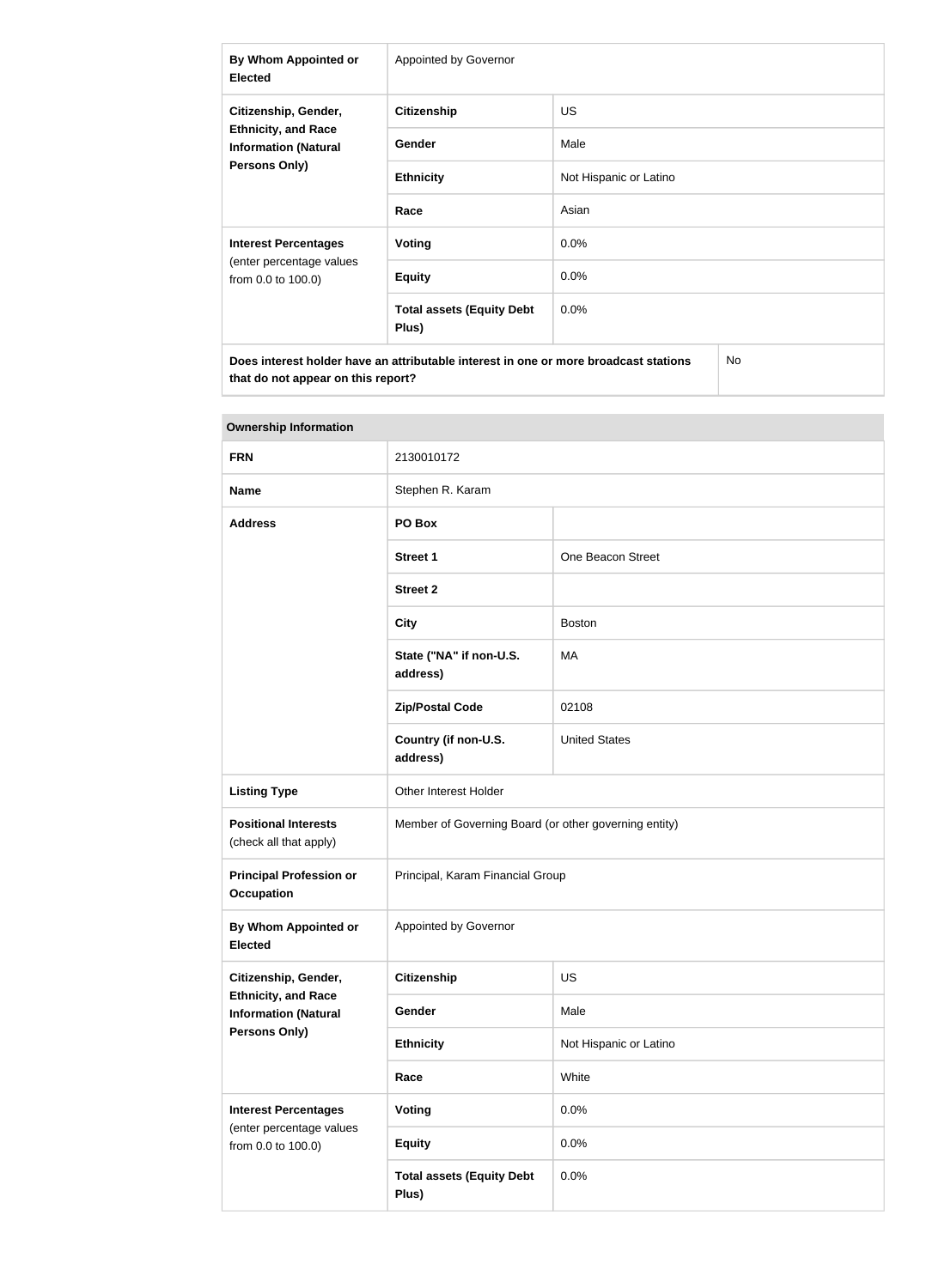**Does interest holder have an attributable interest in one or more broadcast stations that do not appear on this report?**

No

| <b>Ownership Information</b>                                                                                                     |                                           |                        |  |  |
|----------------------------------------------------------------------------------------------------------------------------------|-------------------------------------------|------------------------|--|--|
| <b>FRN</b>                                                                                                                       | 2130010255                                |                        |  |  |
| <b>Name</b>                                                                                                                      | Katherine Newman                          |                        |  |  |
| <b>Address</b>                                                                                                                   | PO Box                                    |                        |  |  |
|                                                                                                                                  | <b>Street 1</b>                           | One Beacon Street      |  |  |
|                                                                                                                                  | <b>Street 2</b>                           |                        |  |  |
|                                                                                                                                  | <b>City</b>                               | <b>Boston</b>          |  |  |
|                                                                                                                                  | State ("NA" if non-U.S.<br>address)       | MA                     |  |  |
|                                                                                                                                  | <b>Zip/Postal Code</b>                    | 02108                  |  |  |
|                                                                                                                                  | Country (if non-U.S.<br>address)          | <b>United States</b>   |  |  |
| <b>Listing Type</b>                                                                                                              | Other Interest Holder                     |                        |  |  |
| <b>Positional Interests</b><br>(check all that apply)                                                                            | Other - Chancellor                        |                        |  |  |
| <b>Principal Profession or</b><br><b>Occupation</b>                                                                              | Chancellor, UMass Boston                  |                        |  |  |
| By Whom Appointed or<br><b>Elected</b>                                                                                           | <b>Board of Trustees</b>                  |                        |  |  |
| Citizenship, Gender,                                                                                                             | Citizenship                               | US                     |  |  |
| <b>Ethnicity, and Race</b><br><b>Information (Natural</b>                                                                        | Gender                                    | Female                 |  |  |
| <b>Persons Only)</b>                                                                                                             | <b>Ethnicity</b>                          | Not Hispanic or Latino |  |  |
|                                                                                                                                  | Race                                      | White                  |  |  |
| <b>Interest Percentages</b>                                                                                                      | <b>Voting</b>                             | 0.0%                   |  |  |
| (enter percentage values<br>from 0.0 to 100.0)                                                                                   | <b>Equity</b>                             | 0.0%                   |  |  |
|                                                                                                                                  | <b>Total assets (Equity Debt</b><br>Plus) | 0.0%                   |  |  |
| Does interest holder have an attributable interest in one or more broadcast stations<br>No<br>that do not appear on this report? |                                           |                        |  |  |

| <b>FRN</b>     | 9990139095       |                   |
|----------------|------------------|-------------------|
| <b>Name</b>    | Jacob S. Binnall |                   |
| <b>Address</b> | PO Box           |                   |
|                | <b>Street 1</b>  | One Beacon Street |
|                | <b>Street 2</b>  |                   |
|                | <b>City</b>      | <b>Boston</b>     |
|                |                  |                   |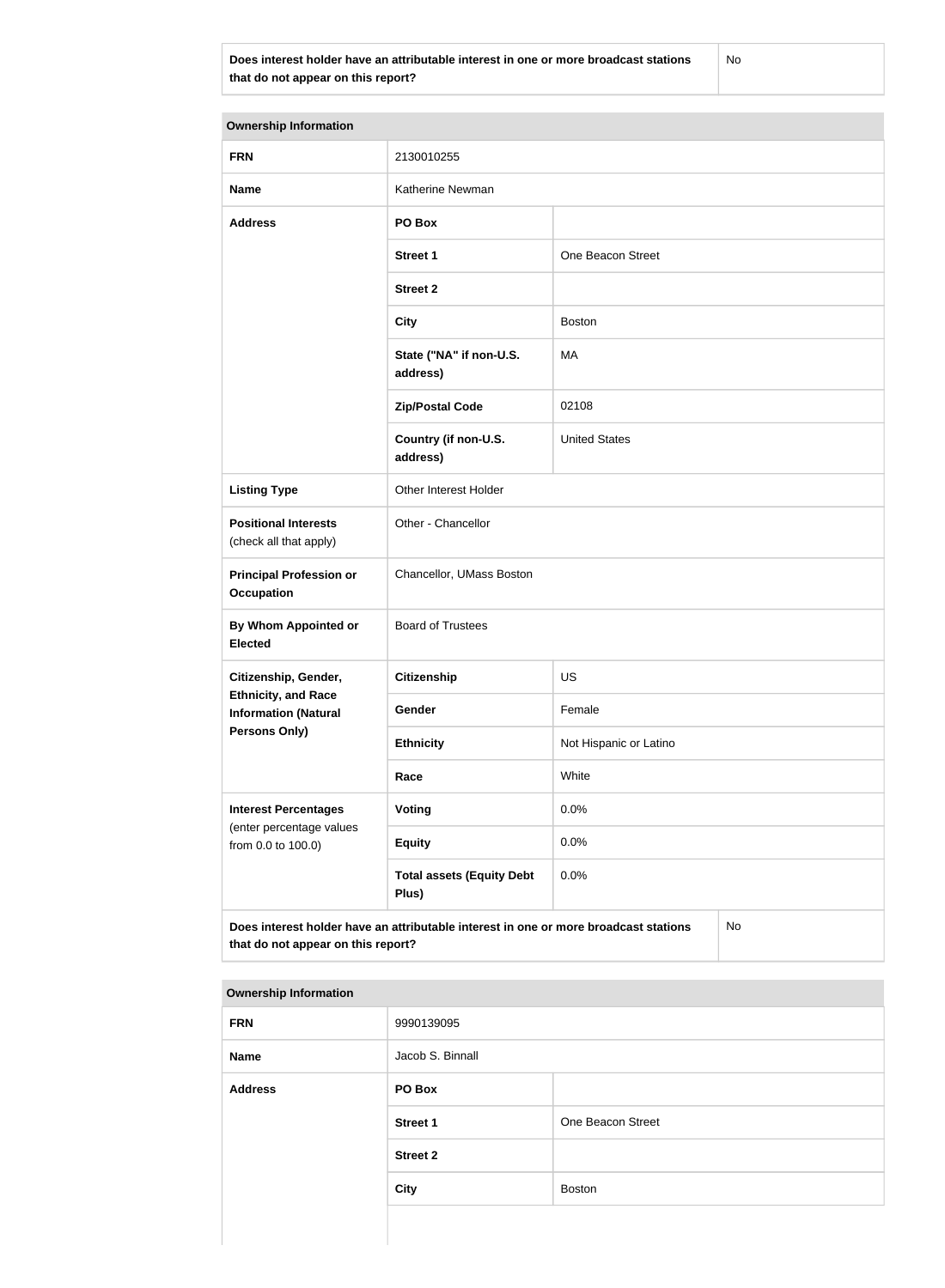|                                                           | State ("NA" if non-U.S.<br>address)                                                  | <b>MA</b>              |           |
|-----------------------------------------------------------|--------------------------------------------------------------------------------------|------------------------|-----------|
|                                                           | <b>Zip/Postal Code</b>                                                               | 02108                  |           |
|                                                           | Country (if non-U.S.<br>address)                                                     | <b>United States</b>   |           |
| <b>Listing Type</b>                                       | Other Interest Holder                                                                |                        |           |
| <b>Positional Interests</b><br>(check all that apply)     | Member of Governing Board (or other governing entity)                                |                        |           |
| <b>Principal Profession or</b><br><b>Occupation</b>       | <b>Student Trustee</b>                                                               |                        |           |
| By Whom Appointed or<br><b>Elected</b>                    | <b>Students of UMass Amherst</b>                                                     |                        |           |
| Citizenship, Gender,                                      | <b>Citizenship</b>                                                                   | US                     |           |
| <b>Ethnicity, and Race</b><br><b>Information (Natural</b> | <b>Gender</b>                                                                        | Male                   |           |
| Persons Only)                                             | <b>Ethnicity</b>                                                                     | Not Hispanic or Latino |           |
|                                                           | Race                                                                                 | White                  |           |
| <b>Interest Percentages</b>                               | Voting                                                                               | 0.0%                   |           |
| (enter percentage values<br>from 0.0 to 100.0)            | <b>Equity</b>                                                                        | 0.0%                   |           |
|                                                           | <b>Total assets (Equity Debt</b><br>Plus)                                            | 0.0%                   |           |
| that do not appear on this report?                        | Does interest holder have an attributable interest in one or more broadcast stations |                        | <b>No</b> |

| <b>FRN</b>                                            | 9990139096                                            |                      |  |
|-------------------------------------------------------|-------------------------------------------------------|----------------------|--|
| <b>Name</b>                                           | Ryan P. Callahan                                      |                      |  |
| <b>Address</b>                                        | PO Box                                                |                      |  |
|                                                       | Street 1                                              | One Beacon Street    |  |
|                                                       | <b>Street 2</b>                                       |                      |  |
|                                                       | <b>City</b>                                           | <b>Boston</b>        |  |
|                                                       | State ("NA" if non-U.S.<br>address)                   | MA                   |  |
|                                                       | <b>Zip/Postal Code</b>                                | 02108                |  |
|                                                       | Country (if non-U.S.<br>address)                      | <b>United States</b> |  |
| <b>Listing Type</b>                                   | Other Interest Holder                                 |                      |  |
| <b>Positional Interests</b><br>(check all that apply) | Member of Governing Board (or other governing entity) |                      |  |
| <b>Principal Profession or</b><br><b>Occupation</b>   | <b>Student Trustee</b>                                |                      |  |
| <b>By Whom Appointed or</b><br><b>Elected</b>         | <b>Students of UMass Lowell</b>                       |                      |  |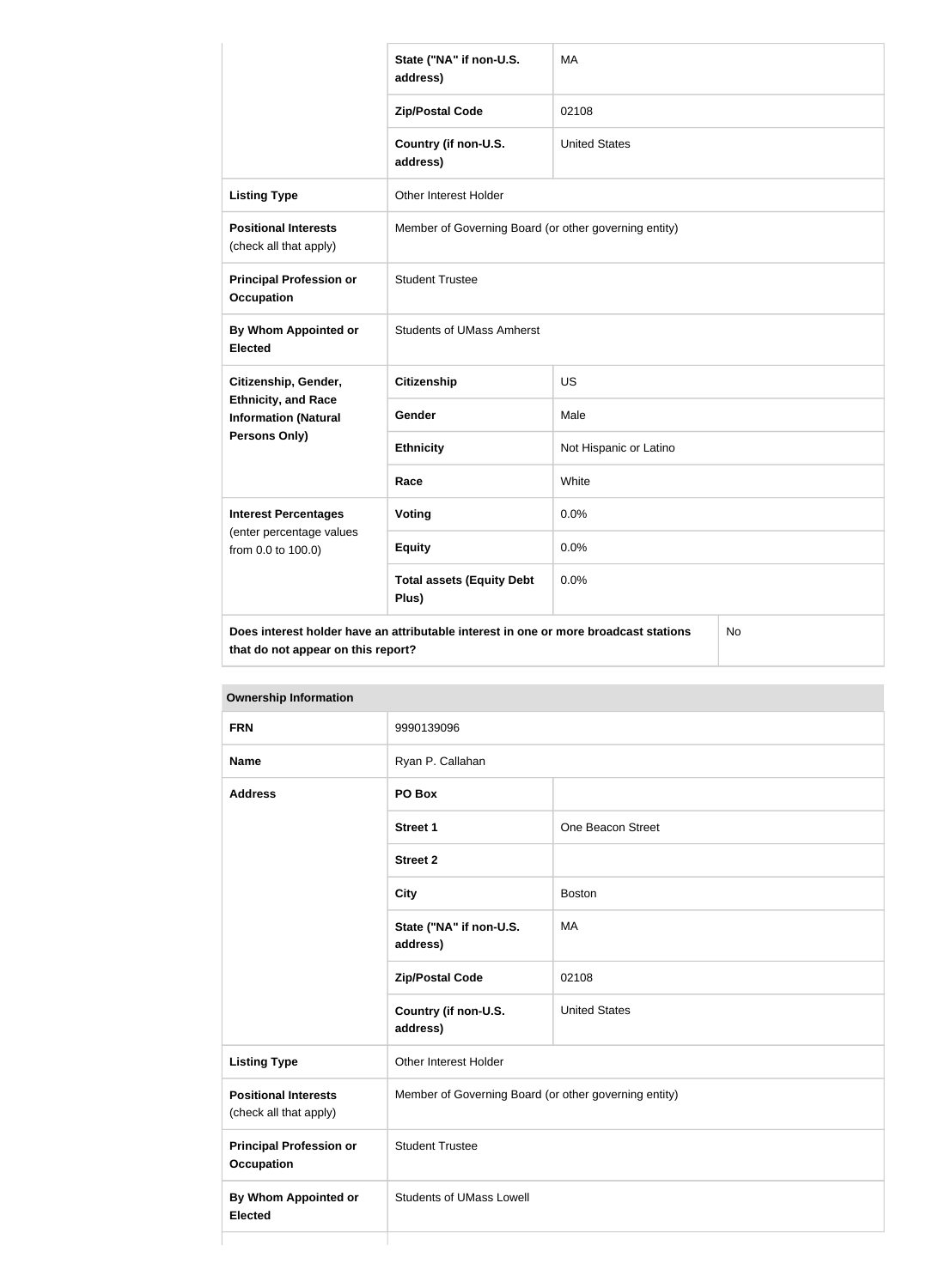| Citizenship, Gender,<br><b>Ethnicity, and Race</b><br><b>Information (Natural</b><br><b>Persons Only)</b> | <b>Citizenship</b>                                                                   | <b>US</b>              |           |
|-----------------------------------------------------------------------------------------------------------|--------------------------------------------------------------------------------------|------------------------|-----------|
|                                                                                                           | <b>Gender</b>                                                                        | Male                   |           |
|                                                                                                           | <b>Ethnicity</b>                                                                     | Not Hispanic or Latino |           |
|                                                                                                           | Race                                                                                 | White                  |           |
| <b>Interest Percentages</b><br>(enter percentage values<br>from 0.0 to 100.0)                             | Voting                                                                               | $0.0\%$                |           |
|                                                                                                           | <b>Equity</b>                                                                        | $0.0\%$                |           |
|                                                                                                           | <b>Total assets (Equity Debt</b><br>Plus)                                            | 0.0%                   |           |
|                                                                                                           | Does interest holder have an attributable interest in one or more broadcast stations |                        | <b>No</b> |

| <b>FRN</b>                                                                                                                              | 9990139097                                             |                      |  |
|-----------------------------------------------------------------------------------------------------------------------------------------|--------------------------------------------------------|----------------------|--|
| <b>Name</b>                                                                                                                             | Peter Cruz-Gordillo                                    |                      |  |
| <b>Address</b>                                                                                                                          | PO Box                                                 |                      |  |
|                                                                                                                                         | <b>Street 1</b>                                        | One Beacon Street    |  |
|                                                                                                                                         | <b>Street 2</b>                                        |                      |  |
|                                                                                                                                         | <b>City</b>                                            | <b>Boston</b>        |  |
|                                                                                                                                         | State ("NA" if non-U.S.<br>address)                    | МA                   |  |
|                                                                                                                                         | <b>Zip/Postal Code</b>                                 | 02108                |  |
|                                                                                                                                         | Country (if non-U.S.<br>address)                       | <b>United States</b> |  |
| <b>Listing Type</b>                                                                                                                     | Other Interest Holder                                  |                      |  |
| <b>Positional Interests</b><br>(check all that apply)                                                                                   | Member of Governing Board (or other governing entity)  |                      |  |
| <b>Principal Profession or</b><br><b>Occupation</b>                                                                                     | <b>Student Trustee</b>                                 |                      |  |
| By Whom Appointed or<br><b>Elected</b>                                                                                                  | Students of University of Massachusetts Medical School |                      |  |
| Citizenship, Gender,                                                                                                                    | <b>Citizenship</b>                                     | <b>US</b>            |  |
| <b>Ethnicity, and Race</b><br><b>Information (Natural</b>                                                                               | Gender                                                 | Male                 |  |
| Persons Only)                                                                                                                           | <b>Ethnicity</b>                                       | Hispanic or Latino   |  |
|                                                                                                                                         | Race                                                   | White                |  |
| <b>Interest Percentages</b>                                                                                                             | <b>Voting</b>                                          | 0.0%                 |  |
| (enter percentage values<br>from 0.0 to 100.0)                                                                                          | <b>Equity</b>                                          | 0.0%                 |  |
|                                                                                                                                         | <b>Total assets (Equity Debt</b><br>Plus)              | 0.0%                 |  |
| Does interest holder have an attributable interest in one or more broadcast stations<br><b>No</b><br>that do not appear on this report? |                                                        |                      |  |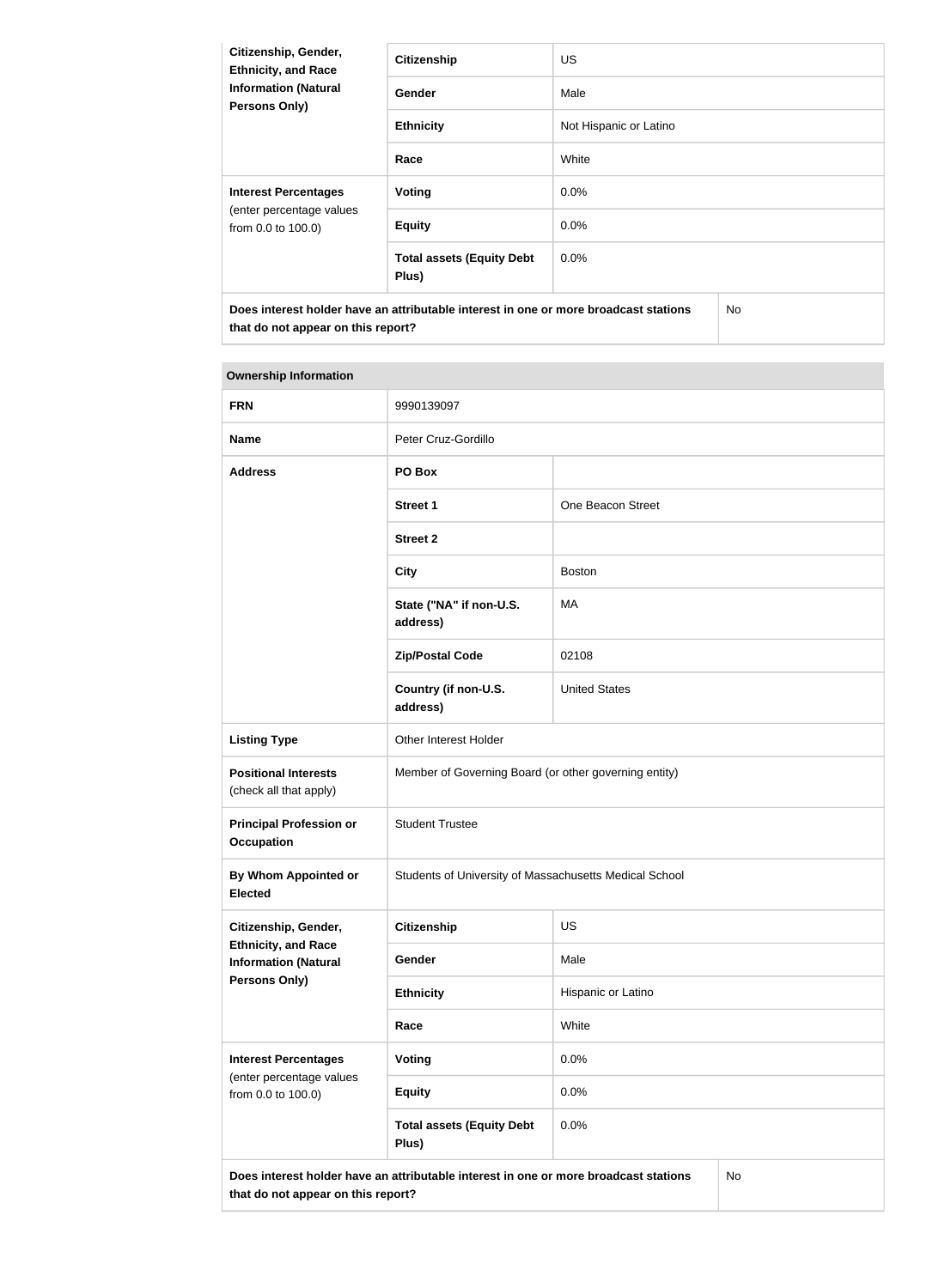| <b>Ownership Information</b>                                                                                                     |                                                       |                        |  |
|----------------------------------------------------------------------------------------------------------------------------------|-------------------------------------------------------|------------------------|--|
| <b>FRN</b>                                                                                                                       | 9990139098                                            |                        |  |
| <b>Name</b>                                                                                                                      | Richard M. Kelleher                                   |                        |  |
| <b>Address</b>                                                                                                                   | PO Box                                                |                        |  |
|                                                                                                                                  | <b>Street 1</b>                                       | One Beacon Street      |  |
|                                                                                                                                  | <b>Street 2</b>                                       |                        |  |
|                                                                                                                                  | <b>City</b>                                           | <b>Boston</b>          |  |
|                                                                                                                                  | State ("NA" if non-U.S.<br>address)                   | MA                     |  |
|                                                                                                                                  | <b>Zip/Postal Code</b>                                | 02108                  |  |
|                                                                                                                                  | Country (if non-U.S.<br>address)                      | <b>United States</b>   |  |
| <b>Listing Type</b>                                                                                                              | Other Interest Holder                                 |                        |  |
| <b>Positional Interests</b><br>(check all that apply)                                                                            | Member of Governing Board (or other governing entity) |                        |  |
| <b>Principal Profession or</b><br><b>Occupation</b>                                                                              | Chairman - Pyramid Group                              |                        |  |
| <b>By Whom Appointed or</b><br><b>Elected</b>                                                                                    | Appointed by Governor                                 |                        |  |
| Citizenship, Gender,                                                                                                             | <b>Citizenship</b>                                    | <b>US</b>              |  |
| <b>Ethnicity, and Race</b><br><b>Information (Natural</b>                                                                        | Gender                                                | Male                   |  |
| Persons Only)                                                                                                                    | <b>Ethnicity</b>                                      | Not Hispanic or Latino |  |
|                                                                                                                                  | Race                                                  | White                  |  |
| <b>Interest Percentages</b><br>(enter percentage values                                                                          | Voting                                                | 0.0%                   |  |
| from 0.0 to 100.0)                                                                                                               | <b>Equity</b>                                         | 0.0%                   |  |
|                                                                                                                                  | <b>Total assets (Equity Debt</b><br>Plus)             | 0.0%                   |  |
| Does interest holder have an attributable interest in one or more broadcast stations<br>No<br>that do not appear on this report? |                                                       |                        |  |

| <b>FRN</b>     | 9990139099                          |                   |  |
|----------------|-------------------------------------|-------------------|--|
| <b>Name</b>    | Noreen C. Okwara, MD.               |                   |  |
| <b>Address</b> | PO Box                              |                   |  |
|                | <b>Street 1</b>                     | One Beacon Street |  |
|                | <b>Street 2</b>                     |                   |  |
|                | <b>City</b>                         | Boston            |  |
|                | State ("NA" if non-U.S.<br>address) | MA                |  |
|                | <b>Zip/Postal Code</b>              | 02108             |  |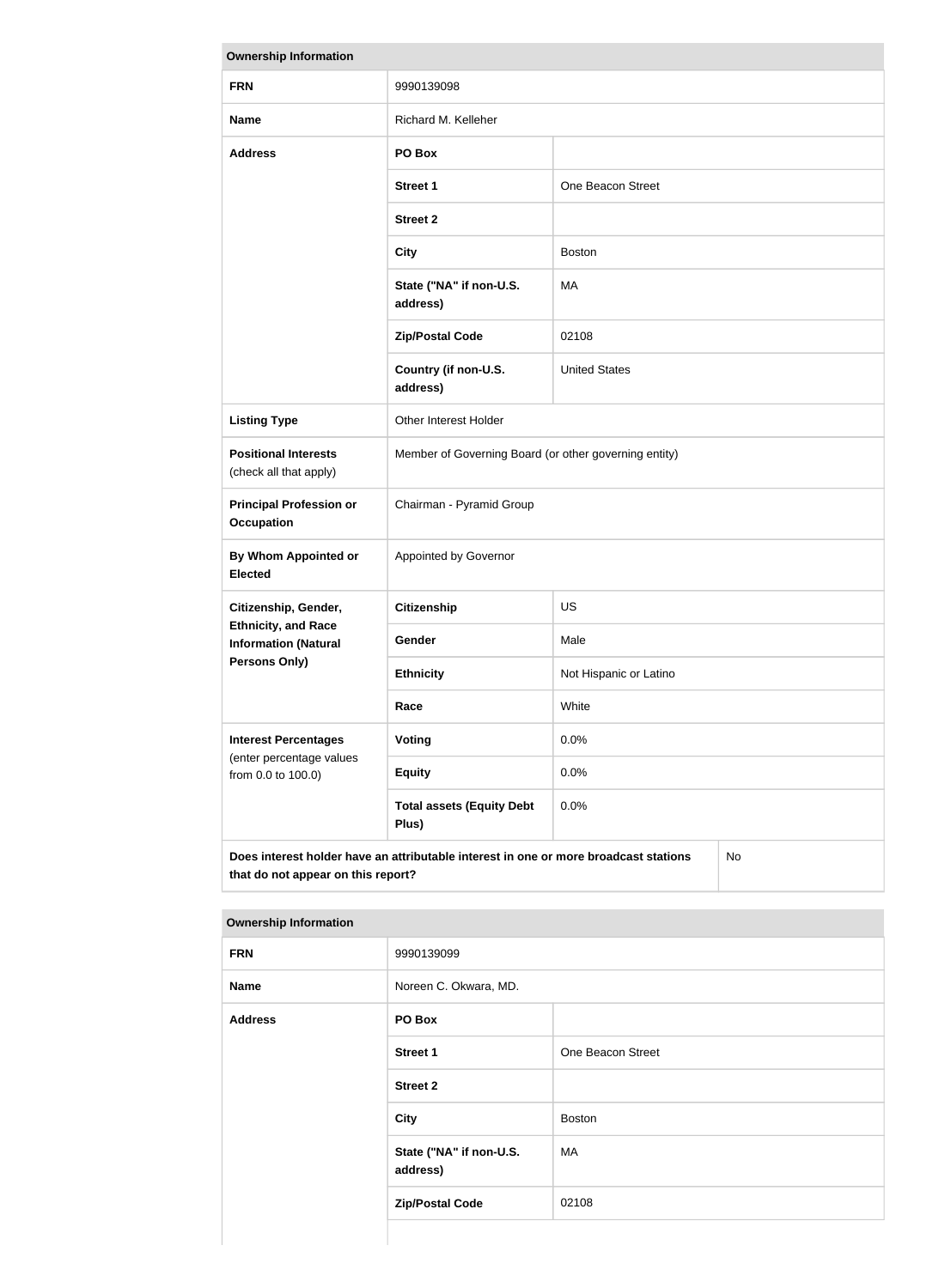|                                                                                            | Country (if non-U.S.<br>address)                           | <b>United States</b>             |  |
|--------------------------------------------------------------------------------------------|------------------------------------------------------------|----------------------------------|--|
| <b>Listing Type</b>                                                                        | Other Interest Holder                                      |                                  |  |
| <b>Positional Interests</b><br>(check all that apply)                                      | Member of Governing Board (or other governing entity)      |                                  |  |
| <b>Principal Profession or</b><br><b>Occupation</b>                                        | Internal Medicine Resident - Brighton and Women's Hospital |                                  |  |
| By Whom Appointed or<br><b>Elected</b>                                                     | Appointed by Governor                                      |                                  |  |
| Citizenship, Gender,                                                                       | <b>Citizenship</b>                                         | <b>US</b>                        |  |
| <b>Ethnicity, and Race</b><br><b>Information (Natural</b>                                  | Gender                                                     | Female                           |  |
| Persons Only)                                                                              | <b>Ethnicity</b>                                           | Not Hispanic or Latino           |  |
|                                                                                            | Race                                                       | <b>Black or African American</b> |  |
| <b>Interest Percentages</b><br>(enter percentage values<br>from 0.0 to 100.0)              | Voting                                                     | 0.0%                             |  |
|                                                                                            | <b>Equity</b>                                              | 0.0%                             |  |
|                                                                                            | <b>Total assets (Equity Debt</b><br>Plus)                  | 0.0%                             |  |
| Does interest holder have an attributable interest in one or more broadcast stations<br>No |                                                            |                                  |  |

**that do not appear on this report?**

No

| <b>FRN</b>                                                                                         | 9990139100                                            |                      |
|----------------------------------------------------------------------------------------------------|-------------------------------------------------------|----------------------|
| <b>Name</b>                                                                                        | Amanda Kuffoh                                         |                      |
| <b>Address</b>                                                                                     | PO Box                                                |                      |
|                                                                                                    | <b>Street 1</b>                                       | One Beacon Street    |
|                                                                                                    | <b>Street 2</b>                                       |                      |
|                                                                                                    | <b>City</b>                                           | <b>Boston</b>        |
|                                                                                                    | State ("NA" if non-U.S.<br>address)                   | MA                   |
|                                                                                                    | <b>Zip/Postal Code</b>                                | 02108                |
|                                                                                                    | Country (if non-U.S.<br>address)                      | <b>United States</b> |
| <b>Listing Type</b>                                                                                | Other Interest Holder                                 |                      |
| <b>Positional Interests</b><br>(check all that apply)                                              | Member of Governing Board (or other governing entity) |                      |
| <b>Principal Profession or</b><br><b>Occupation</b>                                                | <b>Student Trustee</b>                                |                      |
| <b>By Whom Appointed or</b><br><b>Elected</b>                                                      | <b>Students of UMASS Dartmouth</b>                    |                      |
| Citizenship, Gender,<br><b>Ethnicity, and Race</b><br><b>Information (Natural</b><br>Persons Only) | <b>Citizenship</b>                                    | US                   |
|                                                                                                    | Gender                                                | Female               |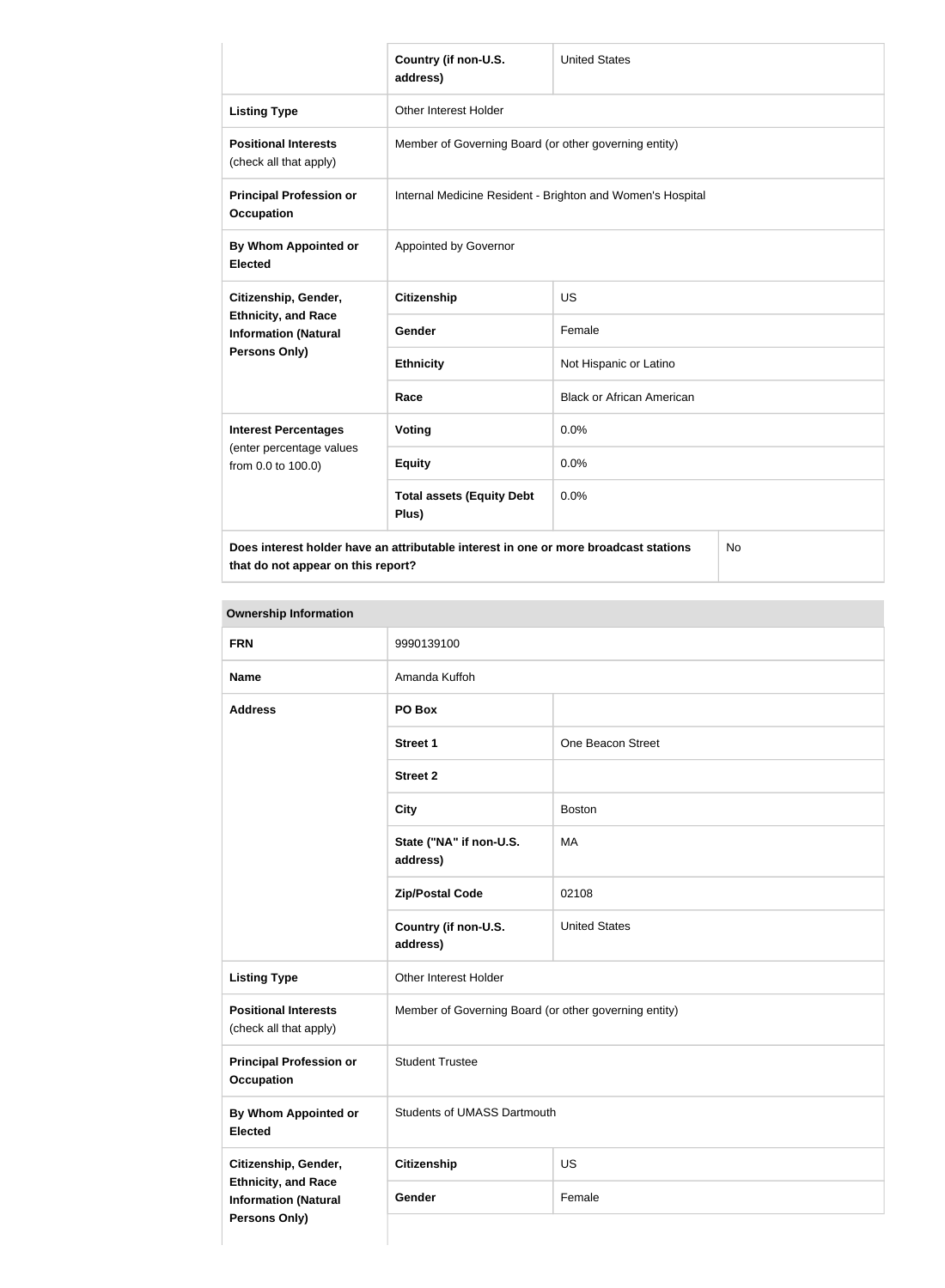|                                                                                      | <b>Ethnicity</b>                          | Not Hispanic or Latino           |     |
|--------------------------------------------------------------------------------------|-------------------------------------------|----------------------------------|-----|
|                                                                                      | Race                                      | <b>Black or African American</b> |     |
| <b>Interest Percentages</b><br>(enter percentage values<br>from 0.0 to 100.0)        | Voting                                    | $0.0\%$                          |     |
|                                                                                      | <b>Equity</b>                             | $0.0\%$                          |     |
|                                                                                      | <b>Total assets (Equity Debt</b><br>Plus) | $0.0\%$                          |     |
| Does interest holder have an attributable interest in one or more broadcast stations |                                           |                                  | No. |
| that do not appear on this report?                                                   |                                           |                                  |     |

| <b>FRN</b>                                                                                                                              | 9990139101                                            |                        |  |
|-----------------------------------------------------------------------------------------------------------------------------------------|-------------------------------------------------------|------------------------|--|
| <b>Name</b>                                                                                                                             | <b>Kush Patel</b>                                     |                        |  |
| <b>Address</b>                                                                                                                          | PO Box                                                |                        |  |
|                                                                                                                                         | <b>Street 1</b>                                       | One Beacon Street      |  |
|                                                                                                                                         | <b>Street 2</b>                                       |                        |  |
|                                                                                                                                         | <b>City</b>                                           | <b>Boston</b>          |  |
|                                                                                                                                         | State ("NA" if non-U.S.<br>address)                   | MA                     |  |
|                                                                                                                                         | <b>Zip/Postal Code</b>                                | 02108                  |  |
|                                                                                                                                         | Country (if non-U.S.<br>address)                      | <b>United States</b>   |  |
| <b>Listing Type</b>                                                                                                                     | Other Interest Holder                                 |                        |  |
| <b>Positional Interests</b><br>(check all that apply)                                                                                   | Member of Governing Board (or other governing entity) |                        |  |
| <b>Principal Profession or</b><br><b>Occupation</b>                                                                                     | <b>Student Trustee</b>                                |                        |  |
| <b>By Whom Appointed or</b><br><b>Elected</b>                                                                                           | <b>Students of UMASS Boston</b>                       |                        |  |
| Citizenship, Gender,                                                                                                                    | <b>Citizenship</b>                                    | US                     |  |
| <b>Ethnicity, and Race</b><br><b>Information (Natural</b>                                                                               | Gender                                                | Female                 |  |
| <b>Persons Only)</b>                                                                                                                    | <b>Ethnicity</b>                                      | Not Hispanic or Latino |  |
|                                                                                                                                         | Race                                                  | Asian                  |  |
| <b>Interest Percentages</b><br>(enter percentage values<br>from 0.0 to 100.0)                                                           | Voting                                                | 0.0%                   |  |
|                                                                                                                                         | <b>Equity</b>                                         | 0.0%                   |  |
|                                                                                                                                         | <b>Total assets (Equity Debt</b><br>Plus)             | 0.0%                   |  |
| Does interest holder have an attributable interest in one or more broadcast stations<br><b>No</b><br>that do not appear on this report? |                                                       |                        |  |
|                                                                                                                                         |                                                       |                        |  |

**(b) Respondent certifies that any interests, including equity, financial, or voting interests, not reported in this filing are non-attributable.** If "No," submit as an exhibit an explanation. Yes